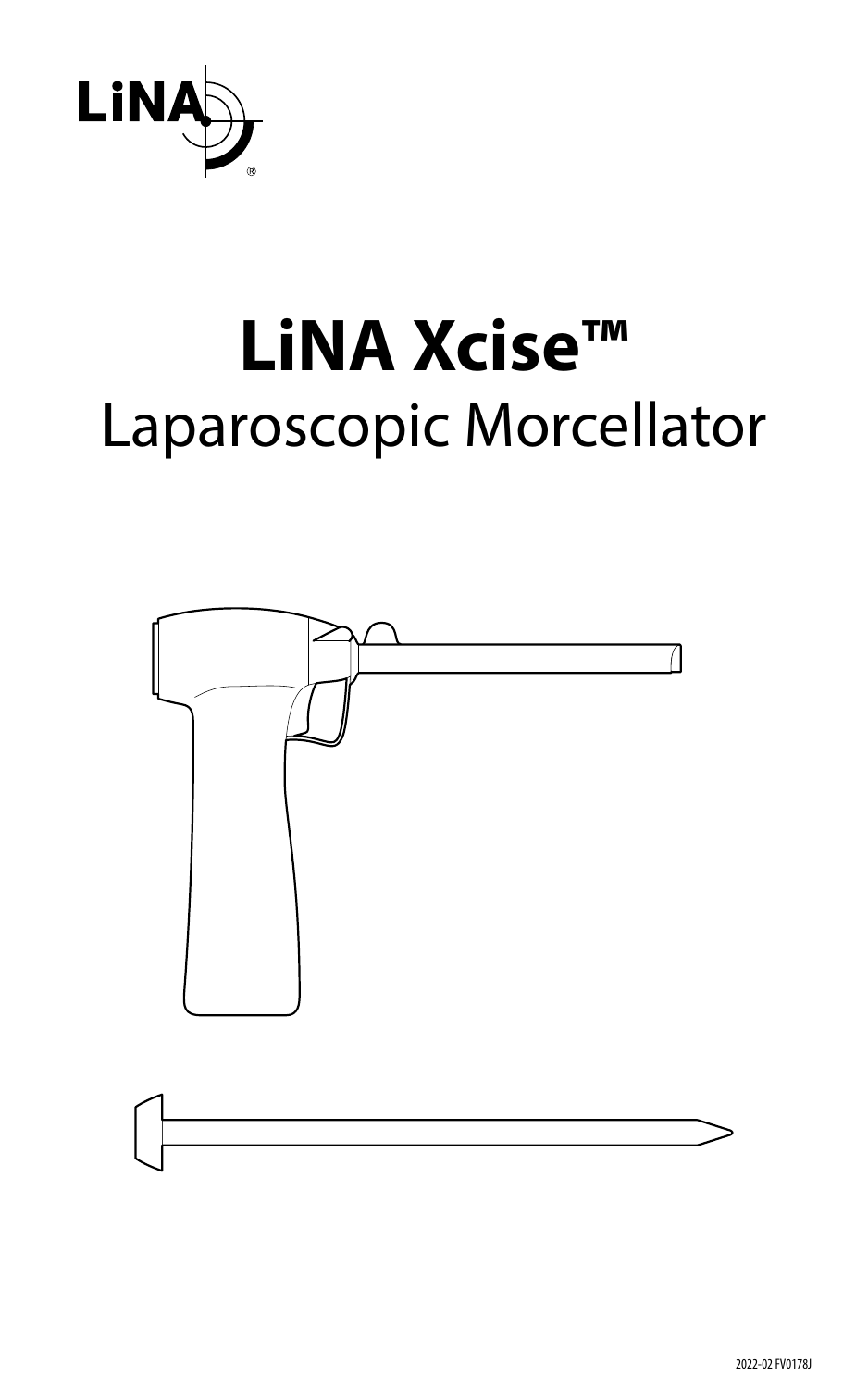













## **LiNA Xcise™** Laparoscopic Morcellator

Ref: MOR-1515-1-I, MOR-1515-6-

### **Intended Use:**

Safety Guard .<br>J Cut 2 **The LINA Xcise™ laparoscopic morcellator is intended for gynecologic** use by trained professionals in hospital and surgical environments. **Indications for use:**

Indicated for cutting, coring and extracting tissue in laparoscopic gynecologic procedures such as hysterectomy and myomectomy.

### **Patient population:**

Females requiring laparoscopic gynecologic procedures such as hysterectomy and myomectomy.

### **Product description:**

The LiNA Xcise™ is a cordless, single use, fully disposable morcellator intended for tissue morcellation during laparoscopic gynecologic procedures. The LiNA Xcise™ contains a rotating cutting tube with built-in trocar function that also serves to protect the sharp end of the cutting tube. A grasper or a tenaculum forceps must be used to pull the stripes of tissue out through the lumen of the cutting tube. The LiNA Xcise™ cutting function is controlled by the activation button on the hand piece.

Energy source lifetime: Energy source designed to last for one procedure only.

### **Contraindications:**

- **Contraindications for use on vascularised tissue (ovaries, fallopian** tubes, myomas and other structures): tissue must be devascularised and dissected before morcellation.
- • Laparoscopic power morcellators are contraindicated in gynecologic surgery in which the tissue to be morcellated is known or suspected to contain malignancy.

### **Warnings:**

- Laparoscopic power morcellation may lead to dissemination of benign or malignant tissue. Uterine tissue may contain unsuspected cancer. The use of laparoscopic power morcellators during fibroid surgery may spread cancer, and decrease the long–term survival of patients. This information should be shared with patients when considering surgery with the use of these devices.
- The LiNA Xcise™ is provided sterile. Carefully inspect the packaging for any damage prior to use. Do not attempt to use the device if sterile barrier is damaged. Do not use past expiration date.
- For single use only. Do not reuse, reprocess or re-sterilize the LiNA Xcise™. Any reprocessing may impede the functions of this device. Reusing single use devices may also increase the risk of cross contamination. Attempts to clean the device results in risk of device malfunction and/or erroneous pathology specimen collection due to residual tissue in the LiNA Xcise™ causing significant gas leakage through the morcellator.
- In order to prevent injuries to surrounding viscera exercise caution while manipulating the LiNA Xcise™. Do not place the cutting tip nearby or in contact with tissue which is not intended to be morcellated.
- When inserting the Obturator through the percutaneous access, there is risk of injury to blood vessels, intestinal loops or the bladder.
- • Be aware that the cutting tip of the LiNA Xcise™ is not in contact with other instrument for example grasping forceps aiming to hold the tissue in place while morcellating the target tissue. It may cause knife dulling/chipping.
- Do not activate the LiNA Xcise™ if it is not possible to visualize the cutting tip.
- • Do not attempt to sharpen or modify the cutting tube. Modified or distorted cutting tube can result in patient, surgeon or equipment damage.
- Do not use excessive force while using LiNA Xcise™. This could damage the product.
- After use, dispose of product and packaging in accordance with hospital, administrative and/or local government policy. Be aware of sharp edges.

### **Precautions:**

Cut 2 Cut 1 'n

• For further clarification, the LiNA Xcise™ should not be used without appropriate patient selection and pre-operative diagnostics. Note that certain types of cancer may not be detectable in such pre-operative diagnostics potentially leading to spreading cancer and thereby potentially decreasing the long–term survival of the patient. The trained professional performing the surgery is responsible for obtaining the patient's written informed consent on this information.

December 30, 2020, the US FDA recommended manufacturers of laparoscopic power morcellators to include the following contraindication in their IFU: Laparoscopic power morcellators are contraindicated for removal of uterine tissue containing suspected fibroids in patients who are: - post-menopausal or over 50 years of age,

**en**

or - candidates for en bloc tissue removal through the vagina or via a mini-laparotomy incision.

- • Use of the LiNA Xcise™ requires adequate training and experience in performing laparoscopic myomectomy and hysterectomy.
- • Be careful when inserting or removing the device. Make sure that the cutting blade is retracted by putting the trocar in the "Safety Guard" position during insertion and removal and whenever the cutting blade is not in active use. Insertion and removal of the LiNA Xcise™ should always be performed under direct visual control. Keep the rotating blade visible during the entire morcellation procedure.
- Failure to carefully follow all applicable instructions may result in significant injury to the patient, physician or attendants and may have an adverse effect on the outcome of procedures performed.
- • The use of LiNA Xcise™ does not pose any significant risk of reciprocal or electromagnetic interference. LiNA Xcise™ RF emissions are very low and are not likely to cause any interference in nearby electronic equipment. If interference is suspected, move the interfering equipment away or increase the distance between the devices.
- Do not use excessive axial force while changing the trocar position from safety guard to Cut 1 and/or Cut 2 and remember to hold the bracket prior to switching mode as not following these may result in detaching trocar from the rest of the device.

**Instructions for use:** The surgeon should read the Instructions for use carefully before using this device.

- 1. Carefully inspect the packaging for any damage prior to use. Do not attempt to use the device if sterile barrier is damaged. Prior to removing the device from the tray take off the retainer.
- 2. Prior to using the trocar function of the LiNA Xcise™, insert the obturator fully into the device. Be sure that the trocar is placed in the "Safety Guard" position. If not, place the trocar in the "Safety Guard" position by holding in the bracket and then simultaneously turn the trocar *(see illustration in picture 2)*.
- 3. The LiNA Xcise™ with obturator should be placed into the abdomen using standard technique for laparoscopic trocar placement. It is recommended to insert the LiNA Xcise™ with obturator through a 12-14mm incision under direct visualization.
- 4. In order to remove tissue use a **10-12 mm** forceps or similar instrument inserted through the lumen of the LiNA Xcise™ and into the abdomen. To prevent injury to the abdominal wall, the tissue to be morcellated should be completely exposed before attempting to extract it through the morcellator.
- 5. It is recommended to use a second pair of grasping forceps to hold the tissue in place and reduce tissue movement during morcellation.
- 6. Place the trocar in the required position by turning the trocar into cutting position: "Cut 1" for peeling function or "Cut 2" for coring function. Prior to changing the required position hold the bracket and simultaneously turn the trocar.
- 7. Adjust the coreguard if needed.<br>8. To activate the cutting blade as
- To activate the cutting blade and begin morcellating, press the activation button on the hand piece while pulling pieces of tissue through the cutting tube. 9. Release the activation button as soon as the stripe of tissue is
- extracted from the LiNA Xcise™.
- 10. For use with a 5 mm instrument: Mount the reducer cap onto the back of the morcellator with a pressing and turning motion.
- 11. After surgery, remove the LiNA Xcise™ from the abdominal cavity. For proper disposal, turn the trocar into the "Safety Guard" position, remove the reducer cap and insert the obturator. The morcellator may now be safely disposed in accordance with local governing ordinances and recycling plans.

### **Reporting:**

Any serious incident that has occurred in relation to the device should be reported to the LiNA Medical ApS and the competent regulatory authority of the country in which the user and/or patient is established.

2022-02 FV0178J

Country of origin: Poland.

CE marking 2015.

IP class: IPX0.

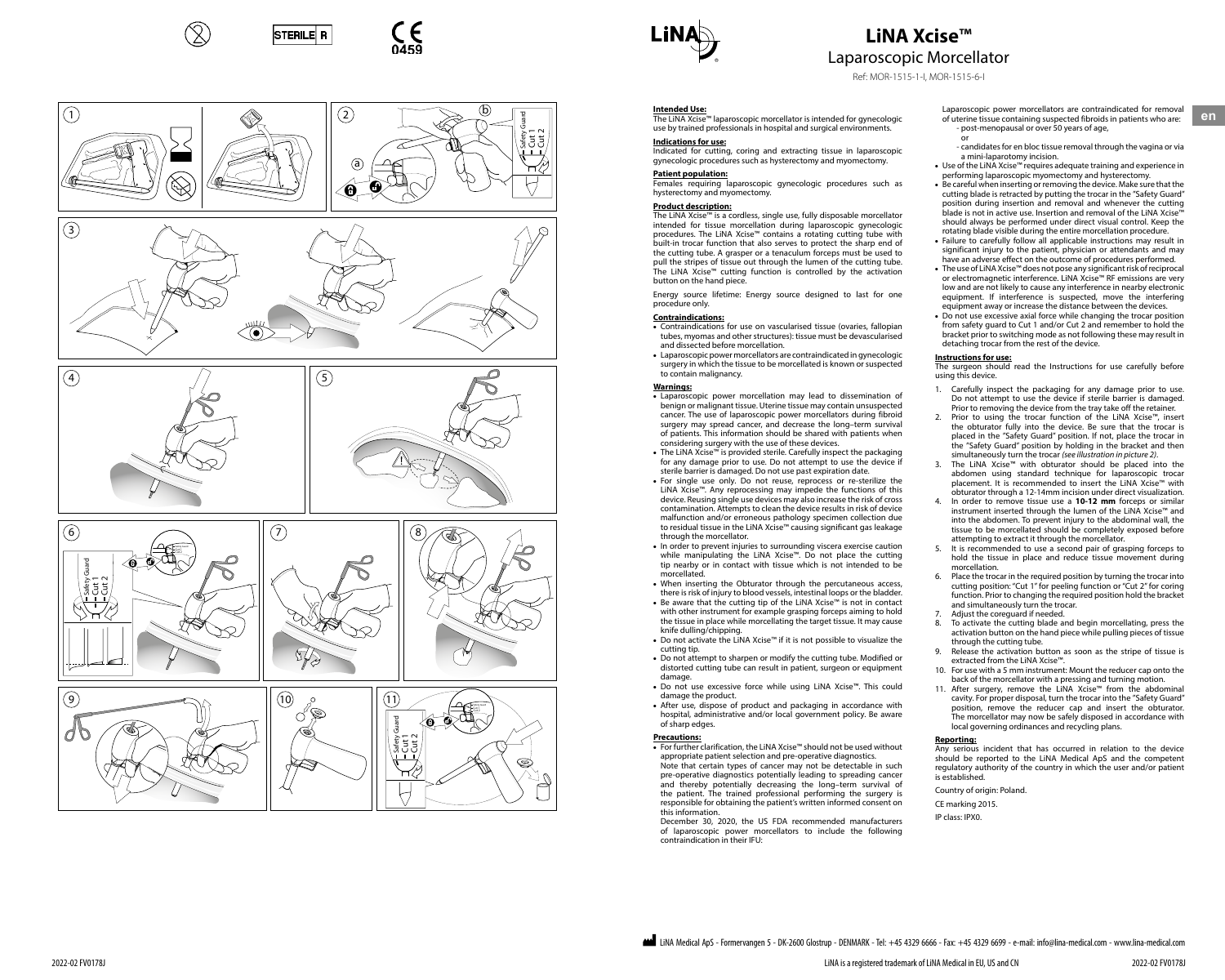

.<br>J Cut 2













## **LiNA Xcise™** Laparoscopic Morcellator

Ref: MOR-1515-1-I, MOR-1515-6-

### **Tilsigtet anvendelse:**

<u>Linde Controllator til laparoskopisk kirurgi er beregnet til</u> gynækologiske indgreb og må anvendes af uddannede fagfolk på hospitaler og i kirurgiske miljøer.

### **Indikationer for brug:**

Indiceret til skæring, opdeling og udtagning af væv i forbindelse med laparoskopiske gynækologiske procedurer, f.eks. hysteroktomi og myomektomi.

### **Patientpopulation:**

Kvinder, som skal have udført laparoskopisk gynækologiske procedurer, f.eks. hysterektomi og myomektomi.

### **Produktbeskrivelse:**

LiNA Xcise™ er en trådløs morcellator til engangsbrug, som er beregnet til vævsmorcellation under laparoskopiske gynækologiske procedurer. LiNA Xcise™ indeholder et roterende skærerør med indbygget trokarfunktion, som også har til formål at beskytte skærerørets skarpe ende. Der skal anvendes en gribeanordning eller en tenaculum-tang til at trække vævet ud gennem skærerørets lumen. LiNA Xcise™ skærefunktionen styres med aktiveringsknappen på håndstykket.

Levetid for energikilde: Energikilden er designet, så den kun kan bruges til én procedure.

### **Kontraindikationer:**

- • Kontraindikationer for brug på vaskulariseret væv (æggestokke, æggeledere, myomer og andre strukturer): væv skal devaskulariseres og dissekeres, før morcellation.
- Power-morcellatorer til laparoskopisk kirurgi er kontraindicerede i gynækologisk kirurgi, hvor det væv, som skal morcelleres, vides eller forventes at indeholde malignitet.

### **Advarsler:**

- • Laparoskopisk power-morcellation kan medføre spredning af godartet eller ondartet væv. Væv fra livmoderen kan indeholde cancer, der ikke er mistanke om. Brugen af power-morcellatorer til laparoskopisk kirurgi under fibromkirurgi kan sprede cancer og reducere patienternes langsigtede muligheder for overlevelse. Disse oplysninger bør deles med patienter, hvis kirurgi med dette udstyr påtænkes.
- • LiNA Xcise™ leveres sterilt. Inspicer omhyggeligt emballagen for beskadigelse inden brug. Forsøg ikke at bruge anordningen, hvis den sterile barriere er beskadiget. Brug ikke efter udløbsdatoen.
- • Kun til engangsbrug. LiNA Xcise™ må ikke genbruges, genbehandles eller gensteriliseres. En hvilken som helst form for reprocessering kan have en negativ indvirkning på anordningens funktion. Genanvendelse af instrumenter til engangsbrug kan også øge risikoen for krydskontaminering. Forsøg på rengøring af anordningen medfører risiko for funktionsfejl og/eller fejlbehæftet indsamling af patologiske prøver på grund af restvæv i LiNA Xcise™, der medfører betydelig gaslækage gennem morcellatoren.
- • For at undgå skader på omkringliggende organer skal der udvises forsigtighed under manipulation af LiNA Xcise™. Placer ikke skærespidsen i nærheden af eller i kontakt med væv, der ikke er beregnet til at få udført en morcellation.
- • Når obturatoren indføres gennem den perkutane adgang, er der risiko
- for skader på blodkar, tarmsløjferne eller blæren. • Vær opmærksom på, at skærespidsen på LiNA Xcise™ ikke kommer
- i kontakt med andre instrumenter, f.eks. en gribetang, der bruges til at holde vævet på plads under morcellation af målvævet. Det kan medføre, at kniven bliver sløv eller krakelerer.
- Aktiver ikke LiNA Xcise™, hvis det ikke er muligt at visualisere skærespidsen.
- • Forsøg ikke at slibe eller modificere skærerøret. Et modificeret eller forvrænget skærerør kan medføre skader på patient, kirurg eller udstyr.
- • Brug ikke overdreven kraft under brug af LiNA Xcise™. Dette kan beskadige produktet.
- • Efter brug skal produkt og emballage bortskaffes i henhold til de retningslinjer, som hospitalet/administrationen eller
- sundhedsmyndighederne foreskriver. Pas på skarpe kanter. **Forholdsregler:**
- • For yderligere tydeliggørelse bør LiNA Xcise™ ikke bruges uden
- passende patientvalg og præoperativ diagnostik. Bemærk, at visse typer cancer ikke kan påvises ved en sådan præoperativ diagnostik, hvilket kan medføre spredning af cancer og

dermed en potentiel reduktion i patientens langsigtede mulighed for overlevelse. Den uddannede fagperson, der udfører den kirurgiske procedure, er ansvarlig for at indhente skriftligt informeret samtykke fra patienten angående disse oplysninger.

Den 30. december 2020 anbefalede FDA i USA, at producenter af power-morcellatorer til laparoskopisk kirurgi inkluderede følgende kontraindikation i brugsanvisning:

Power-morcellatorer til laparoskopisk kirurgi er kontraindicerede til fiernelse af livmodervæv, der indeholder formodede fibromer hos patienter, der er:

– postmenopausal eller over 50 år

**da**

eller – kandidater til en fjernelse af blokvæv, f.eks. gennem vagina eller gennem et mini-laparotomisnit.

- • Brugen af LiNA Xcise™ kræver relevant uddannelse og tilstrækkelig erfaring med gennemførelse af laparoskopisk myomektomi og hysteroktomi.
- Vær forsigtig ved indføring eller fjernelse af anordningen. Sørg for, at kniven trækkes tilbage ved at sætte trokaren i positionen "Safety Guard" (sikkerhedsposition) under indføring og fjernelse, og når kniven ikke er aktiv i brug. Indføring og fjernelse af LiNA Xcise<sup>™</sup> skal altid udføres under direkte visuel kontrol. Sørg for, at den roterende kniv er synlig under hele morcellationsproceduren.
- • Såfremt alle gældende instruktioner ikke overholdes nøje, kan det resultere i alvorlige skader hos patienten, lægen eller andre tilstedeværende, og det kan have en utilsigtet effekt på den udførte procedure.
- • Brugen af LiNA Xcise™ udgør ingen væsentlig risiko for gensidig eller elektromagnetisk interferens. LiNA Xcise™ RF-emissioner er meget lave og vil formentlig ikke forårsage interferens i elektronisk udstyr i nærheden. Hvis der er mistanke om interferens, skal det interfererende udstyr flyttes væk, eller man kan øge afstanden mellem anordningerne.
- Brug ikke overdreven aksial kraft ved ændring af trokarposition fra Safety Guard (sikkerhedsposition) til Cut 1 (Skær 1) og/eller Cut 2 (Skær 2), og husk at holde beslaget, før du skifter tilstand, da det ellers kan medføre, at trokaren løsnes fra resten af anordningen.

### **Brugsanvisning:**

Kirurgen skal læse brugsanvisningen grundigt, før anordningen tages i brug.

- 1. Inspicer omhyggeligt emballagen for beskadigelse inden brug. Forsøg ikke at bruge anordningen, hvis den sterile barriere er beskadiget. Holderen skal tages af, før anordningen fjernes fra bakken.
- 2. Før brug af trokarfunktionen på LiNA Xcise™ skal obturatoren sættes helt ind i anordningen. Sørg for, at trokaren er placeret i positionen "Safety Guard" (sikkerhedsposition). Hvis ikke, skal du placere trokaren i positionen "Safety Guard" (sikkerhedsposition) ved at holde beslaget inde og derefter samtidig dreje trokaren *(se illustrationen på billede 2)*.
- 3. LiNA Xcise™ med obturator skal placeres i maven ved hjælp af standardteknik til placering af laparoskopisk trokar. Det anbefales at indsætte LiNA Xcise™ med obturator gennem et snit på 12-14 mm under direkte visualisering.
- 4. For at fjerne væv skal der anvendes en tang på **10-12 mm** eller et lignende instrument, som indføres gennem lumen på LiNA Xcise™ og ind i maven. For at undgå skader på bugvæggen skal det væv, der skal morcelleres, være helt blotlagt, før der gøres forsøg på at trække det ud gennem morcellatoren.
- 5. Det anbefales at bruge en anden gribetang til at holde vævet på plads og reducere vævsbevægelser under morcellation.
- 6. Anbring trokaren i den ønskede position ved at sætte trokaren i skæreposition: "Cut 1" (Skær 1) for peeling-funktion eller "Cut 2" (Skær 2) for opdelingsfunktion. Før ændring af den ønskede position skal du holde på beslaget og samtidig dreje trokaren. 7. Juster coreguard, hvis det er nødvendigt.
- 
- 8. For at aktivere kniven og starte morcellationen skal du trykke på aktiveringsknappen på håndstykket, mens du trækker vævsstykker gennem skærerøret.
- 9. Slip aktiveringsknappen, så snart vævsstriben er trukket ud af LiNA Xcise™.
- 10. Bruges med et 5 mm-instrument: Montér reduceringshætten på bagsiden af morcellatoren ved at trykke og dreje.
- 11. Efter den kirurgiske procedure skal LiNA Xcise™ fjernes fra bughulen. For korrekt bortskaffelse skal du dreje trokaren i positionen "Safety Guard" (sikkerhedsposition), fjerne reduceringshætten og indføre obturatoren. Morcellatoren kan nu sikkert bortskaffes i overensstemmelse med lokale bestemmelser og genanvendelsesregler.

### **Indberetning:**

Enhver alvorlig hændelse, der opstår i forbindelse med denne anordning, skal indberettes til LiNA Medical ApS og den kompetente kontrolmyndighed i det land, hvor brugeren og/eller patienten har hjemsted.

Oprindelsesland: Polen.

CE-mærkning 2015.

IP-klasse: IPX0.

đ

'n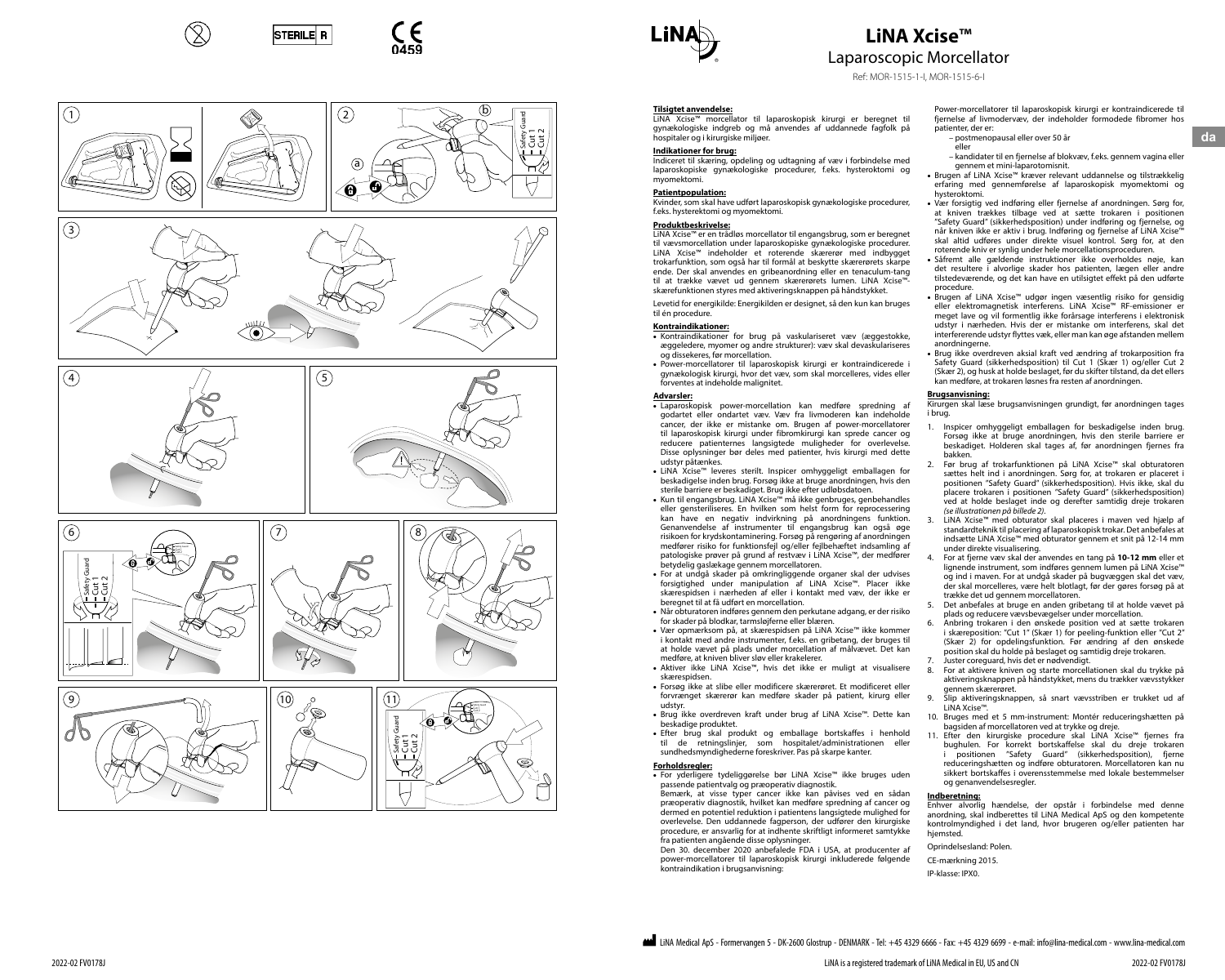

b

Safety Guard .<br>J Cut 2

Cut 2 Cut 1 'n













## **LiNA Xcise™** Laparoscopic Morcellator

Ref: MOR-1515-1-I, MOR-1515-6-

### **Avsedd användning:**

<u>Livedd allianting.</u><br>LiNA Xcise™ laparoskopisk morcellator är avsedd att användas av utbildad sjukvårdspersonal vid gynekologiska ingrepp i sjukhus- och operationsmiljöer.

### **Indikationer för användning:**

Indikerad för att skära, kärna ur och utvinna vävnad i laparoskopiska gynekologiska procedurer såsom hysterektomi och myomektomi.

### **Patientpopulation:**

Kvinnor i behov av laparoskopiska gynekologiska procedurer såsom hysterektomi och myomektomi.

### **Produktbeskrivning:**

LiNA Xcise™ är en helt kasserbar trådlös morcellator för engångsbruk avsedd för vävnadsmorcellering under laparoskopiska gynekologiska procedurer. LiNA Xcise™ består av ett roterande skärrör med en inbyggd troakarfunktion som även fungerar som skydd för den vassa änden på skärröret. En fattningstång eller klotång måste användas för att dra vävnadsremsorna ut genom lumen i skärröret. LiNA Xcise™ skärfunktion styrs med hjälp av aktiveringsknappen på handstycket.

Energikällans livslängd: Energikällan är utformad för att räcka under endast en procedur.

- **Kontraindikationer:** • Kontraindikationer för användning på vaskulariserad vävnad (äggstockar, äggledare, myom och andra strukturer): vävnaden måste devaskulariseras och dissekeras före morcellering.
- • Laparoskopiska eldrivna morcellatorer är kontraindikerade vid gynekologisk kirurgi där den vävnad som ska morcelleras innehåller eller misstänks innehålla maligniteter.

### **Varningar:**

- • Laparoskopisk, eldriven morcellering kan leda till spridning av benign eller malign vävnad. Uterin vävnad kan innehålla okänd cancer. Användning av laparoskopiska eldrivna morcellatorer vid myomektomi kan sprida cancer och försämra patientens långsiktiga överlevnad. Patienten ska delges denna information vid övervägande av operation där dessa instrument används.
- • LiNA Xcise™ levereras steril. Kontrollera förpackningen noga avseende skador före användning. Försök inte använda enheten om den sterila barriären är skadad. Använd inte efter utgångsdatum.
- • Endast för engångsbruk. LiNA Xcise™ får inte återanvändas, återprocessas eller omsteriliseras. Eventuell återprocessering kan hindra enhetens funktioner. Återanvändning av enheter för engångsbruk kan även öka risken för korskontaminering. Försök att rengöra enheten resulterar i risk för fel på enheten och/eller att patologiprover blir felaktigt insamlade på grund av kvarvarande vävnad i LiNA Xcise™ vilket orsakar betydande gasläckage genom morcellatorn.
- • För att förhindra skador på omgivande viscera ska försiktighet iakttas vid hanteringen av LiNA Xcise™. Låt inte skärspetsen komma nära eller i kontakt med vävnad som inte ska morcelleras.
- • När obturatorn förs in genom den perkutana åtkomstporten finns det en risk för skador på blodkärl, tarmslingor eller urinblåsa.
- • Säkerställ att skärspetsen på LiNA Xcise™ inte kommer i kontakt med andra instrument, t.ex. tänger som ska hålla vävnaden på plats när målvävnaden morcelleras. Det kan orsaka att eggen blir slö eller naggas.
- • Aktivera inte LiNA Xcise™ om inte skärspetsen är synlig.
- • Försök inte slipa eller modifiera skärröret. Modifierat eller deformerat skärrör kan leda till skada på patient, kirurg eller utrustning.
- • Använd inte överdriven kraft när du använder LiNA Xcise™. Det kan skada produkten.
- Efter användning ska produkten och förpackningen kasseras i enlighet med gällande sjukhusregelverk, administrativa regelverk och/eller nunala regelverk. Var uppmärksam på vassa kanter.

### **Försiktighetsåtgärder:**

<u>• För att förtydliga ska LiNA Xcise™</u> inte användas utan lämplig patientscreening och preoperativ diagnostik.

Notera att vissa typer av cancer kanske inte kan upptäckas vid sådan preoperativ diagnostik, vilket medför risk för att cancer sprids. Detta innebär i sin tur en risk för att patientens långsiktiga överlevnad försämras. Den utbildade läkare som utför operationen ansvarar för att inhämta patientens skriftliga medgivande när patienten informerats om detta.

Den 30 december 2020 rekommenderade USA:s läkemedelsmyndighet (FDA) att tillverkare av laparoskopiska eldrivna morcellatorer inkluderar följande kontraindikation i sina bruksanvisningar:

Laparoskopiska eldrivna morcellatorer är kontraindikerade för avlägsnande av uterin vävnad som innehåller misstänkta myom hos patienter som

- är postmenopausala eller över 50 år eller

- är kandidater för avlägsnande av vävnad en bloc via vagina eller via minilaparotomi.

**sv**

- • För att använda LiNA Xcise™ krävs utbildning i och erfarenhet av
- laparoskopisk myomektomi och hysterektomi. • Var försiktig när instrumentet förs in eller tas ut. Kontrollera att skärbladet är indraget genom att placera troakaren i läget "Safety Guard" (Säkerhetsskydd) när instrumentet förs in och tas ut samt när skärbladet inte används. LiNA Xcise™ ska alltid föras in och tas ut under direkt visuell kontroll. Håll det roterande bladet synligt under hela morcelleringen.
- • Underlåtenhet att noggrant följa alla tillämpliga instruktioner kan leda till betydande skador på patienten, läkaren eller skötare och kan ha en negativ inverkan på resultatet av utförda procedurer.
- • Användning av LiNA Xcise™ utgör inte någon betydande risk för ömsesidig eller elektromagnetisk störning. Radiofrekvent strålning från LiNA Xcise™ är mycket låg och kan troligen inte orsaka störningar i elektronisk utrustning i närheten. Om störningar misstänks ska du flytta undan störande utrustning eller öka avståndet mellan enheterna.
- • Använd inte överdriven axiell kraft när du byter troakarläge från Safety Guard (Säkerhetsskydd) till Cut 1 (Skärning 1) och/eller Cut 2 (Skärning 2) och kom ihåg att hålla i fästet innan du byter läge. Om du inte gör det kan det leda till att troakaren lossnar från resten av enheten.

### **Bruksanvisning:**

Kirurgen ska läsa bruksanvisningen noggrant innan instrumentet används.

- 1. Kontrollera förpackningen noga avseende skador före användning. Försök inte använda enheten om den sterila barriären är skadad. Ta av hållaren innan du tar instrumentet från insatsen.
- 2. Innan LiNA Xcise™ troakarfunktion används ska obturatorn föras in helt i instrumentet. Se till att troakaren är placerad i läget "Safety Guard" (Säkerhetsskydd). Om den inte är det, sätter du den i läget "Safety Guard" (Säkerhetsskydd) genom att hålla in fästet och sedan samtidigt vrida troakaren *(se illustration i bild 2)*.
- 3. LiNA Xcise™ med obturator ska placeras i buken med hjälp av standardteknik för laparoskopisk troakarplacering. LiNA Xcise™ med obturator bör föras in genom ett snitt på 12–14 mm under direkt visualisering.
- 4. Använd en **10–12 mm** tång eller ett liknande instrument som förs in genom lumen på LiNA Xcise™ och in i buken för att ta bort vävnad. För att förhindra skada på bukväggen ska den vävnad som ska morcelleras vara helt exponerad innan försök görs att dra ut den genom morcellatorn.
- 5. En extra tång bör användas för att hålla vävnaden på plats och minska vävnadens rörlighet under morcelleringen.
- 6. Placera troakaren i önskat läge genom att vrida den till ett skärläge: "Cut 1" (Skärning 1) för att skrapa eller "Cut 2" (Skärning 2) för att kärna ur. Innan du ändrar till önskat läge håller du in fästet samtidigt som du vrider troakaren.
- 7. Justera kärnskyddet vid behov.
- 8. Aktivera skärbladet och börja morcellera genom att trycka på aktiveringsknappen på handstycket samtidigt som du drar vävnadsbitar genom skärröret.
- 9. Släpp aktiveringsknappen så snart vävnadsbiten dragits ut ur LiNA Xcise™.
- 10. För användning med ett 5 mm-instrument: Montera reduceringspluggen på morcellatorns baksida genom att trycka och vrida fast den.
- Vrid troakaren till läget "Safety Guard" (Säkerhetsskydd), ta bort reduceringspluggen och för in obturatorn för korrekt kassering. Morcellatorn kan nu kasseras på ett säkert sätt i enlighet med lokala föreskrifter och återvinningsplaner.

### **Rapportering:**

Alla allvarliga händelser som har inträffat i samband med enhetens användning ska rapporteras till LiNA Medical ApS och den behöriga tillsynsmyndigheten i det land där användaren och/eller patienten befinner sig.

Tillverkningsland: Polen.

CE-märkning 2015. IP-klass: IPX0.

2022-02 FV0178J

11. Efter operationen ska LiNA Xcise™ tas ut från bukhålan.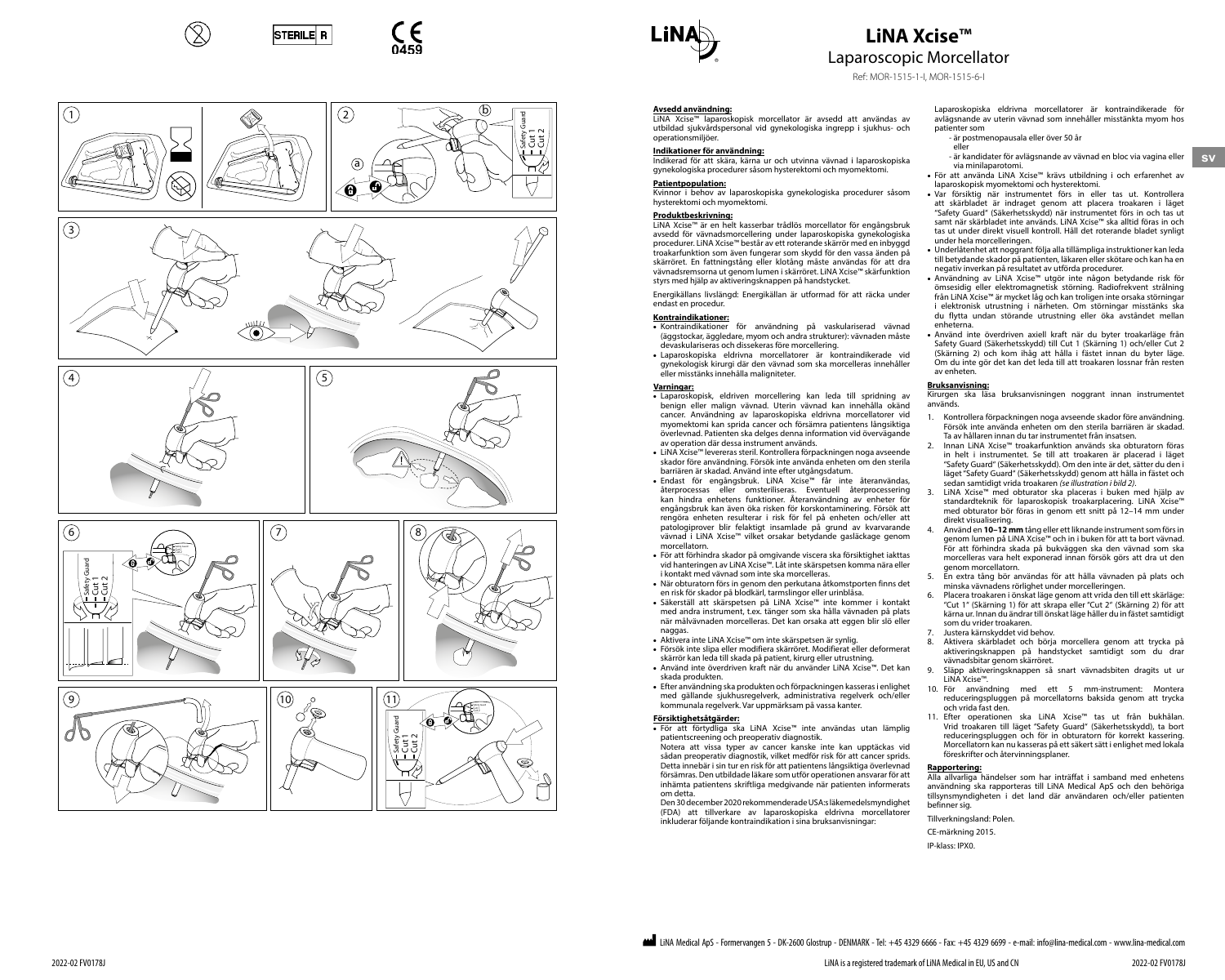

b

Safety Guard .<br>J Cut 2













## **LiNA Xcise™** Laparoscopic Morcellator

Ref: MOR-1515-1-I, MOR-1515-6-

### **Tiltenkt bruk:**

LiNA Xcise™ laparoskopisk morcellator skal brukes gynekologisk av fagpersoner som har fått opplæring, på sykehus og i kirurgiske miljøer.

### **Indikasjoner for bruk:**

Indisert for å kutte, bore ut og ekstrahere vev i laparoskopiske gynekologiske prosedyrer som hysterektomi og myomektomi.

### **Pasientpopulasjon:**

Kvinner med behov for laparoskopisk gynekologisk operasjon som hysterektomi og myomektomi.

### **Produktbeskrivelse:**

LiNA Xcise™ er en trådløs morcellator til engangsbruk som er beregnet for morcellering av vev under laparoskopiske gynekologiske prosedyrer. LiNA Xcise™ inneholder et roterende kutterør med innebygd trokarfunksjon som også beskytter den skarpe enden på kutterøret. En gripeenhet eller en tenakulumtang må brukes for å trekke vevsstrimlene ut gjennom kutterørets lumen. Kuttefunksjonen til LiNA Xcise™ styres av aktiveringsknappen på håndstykket.

Energikildens levetid: Energikilden varer kun i én prosedyre.

- **Kontraindikasjoner:** • Kontraindikasjoner for bruk på vaskulært vev (eggstokker, eggledere, myomer og andre strukturer): vevet må devaskulariseres og dissekeres før morcellering.
- • Laparoskopiske elektriske morcellatorer er kontraindisert ved gynekologisk kirurgi dersom det er kjent eller mistanke om at vevet som skal morcelleres, inneholder malignitet.

### **Advarsler:**

- • Laparoskopisk elektrisk morcellering kan føre til spredning av benignt eller malignt vev. Vev i livmoren kan inneholde ikke-diagnostisert kreft. Bruk av laparoskopiske elektriske morcellatorer under operasjon av fibromer kan spre kreft og redusere pasientens langsiktige overlevelse. Denne informasjonen skal gis til pasientene dersom det vurderes operasjon med bruk av disse enhetene.
- • LiNA Xcise™ leveres steril. Undersøk emballasjen nøye for skade før bruk. Ikke forsøk å bruke enheten hvis den sterile barrieren er brutt. Enheten skal ikke brukes etter utløpsdatoen.
- • Kun til engangsbruk. LiNA Xcise™ skal ikke gjenbrukes, reprosesseres eller resteriliseres. Enhver dekontaminering kan hindre funksjonene til denne enheten. Hvis du bruker enheten for engangsbruk om igjen, kan det også øke risikoen for krysskontaminering. Forsøk på å rengjøre enheten medfører risiko for funksjonssvikt og/eller feilaktig patologisk prøvetaking, siden restvev i LiNA Xcise™ kan forårsake stor gasslekkasje gjennom morcellatoren. • Vær forsiktig når du håndterer LiNA Xcise™, slik at det ikke oppstår
- skader på omkringliggende organer. Kutteenden skal ikke komme nær eller være i kontakt med vev som ikke skal morcelleres.
- • Det er en risiko for skade på blodkar, tarmbuktninger eller blære når du setter inn obturatoren via perkutan tilgang.
- • Pass på at kutteenden på LiNA Xcise™ ikke kommer i kontakt med andre instrumenter, for eksempel gripetenger som skal holde vevet på plass under morcellering av målvevet. Det kan føre til at kniven blir sløv eller skaller av.
- • LiNA Xcise™ skal ikke aktiveres hvis det ikke er mulig å se kutteenden. • Ikke gjør forsøk på å spisse eller endre på kutterøret. Et endret eller
- forvrengt kutterør kan skade pasient, kirurg eller utstyr. • Ikke bruk overdreven kraft når du bruker LiNA Xcise™. Det kan skade
- produktet. • Etter bruk må produktet og emballasjen kastes i overensstemmelse
- med sykehusets praksis, administrativ praksis og/eller lokale bestemmelser. Vær oppmerksom på skarpe kanter.
- **Forholdsregler:** • Egnet pasientvalg og preoperativ diagnostikk må utføres før LiNA Xcise™ tas i bruk.
- Vær oppmerksom på at enkelte typer kreft kanskje ikke kan påvises i denne formen for preoperativ diagnostikk, og potensielt kan føre til spredning av kreft og dermed potensielt redusere pasientens langsiktige overlevelse. Fagpersonen som har fått opplæring og som utfører operasjonen, er ansvarlig for å innhente pasientens skriftlige informerte samtykke når det gjelder denne informasjonen.

30. desember 2020 anbefalte amerikanske FDA (Food and Drug Administration) at produsenter av laparoskopiske elektriske morcellatorer skulle inkludere følgende kontraindikasjoner i bruksanvisningen:

### Laparoskopiske elektriske morcellatorer er kontraindisert for fjerning av livmorvev der det er mistanke om fibromer hos pasienter som er: - post-menopausale eller over 50 år

eller

- kandidater for fjerning av en bloc-vev gjennom skjeden eller via et minilaparotomisnitt

• Bruk av LiNA Xcise™ krever adekvat opplæring og erfaring for å kunne utføre laparoskopisk myomektomi og hysterektomi.

**no**

- • Vær forsiktig ved innsetting og fjerning av enheten. Pass på at skjærebladet er trukket inn ved å sette trokaret i «Safety Guard» posisjon (Sikker posisjon) under innsetting og fjerning, og når kuttebladet ikke er aktivt i bruk. Innsetting og fjerning av LiNA Xcise™ skal alltid utføres under direkte visuell kontroll. Det roterende bladet må holdes synlig under hele morcelleringsprosedyren.
- • Unnlatelse av å følge alle gjeldende instruksjonene nøye, kan føre til betydelig skade på pasienten, legen eller personalet og kan ha en negativ innvirkning på resultatet av utførte prosedyrer.
- • Bruk av LiNA Xcise™ utgjør ingen signifikant risiko for gjensidig eller elektromagnetisk interferens. LiNA Xcise™ RF-utslipp er svært lave og vil sannsynligvis ikke forårsake forstyrrelser for elektronisk utstyr i nærheten. Hvis det er mistanke om forstyrrelser, skal utstyret som forårsaker forstyrrelsene flyttes. Alternativt kan avstanden mellom enhetene økes.
- Ikke bruk overdreven aksial kraft når du bytter trokarposision fra Safety Guard-posisjon (Sikker posisjon) til Cut 1 (Kutt 1) og/eller Cut 2 (Kutt 2), og husk å holde i braketten før du bytter modus. Hvis ikke kan dette føre til at trokaret løsner fra resten av enheten.

### **Bruksanvisning:**

**Kirurgen bør lese bruksanvisningen nøye før bruk av denne enheten.** 

- 1. Undersøk emballasjen nøye for skade før bruk. Ikke forsøk å bruke enheten hvis den sterile barrieren er brutt. Ta av holderen før du tar opp enheten fra brettet.
- 2. Sett obturatoren helt inn i enheten før du bruker trokarfunksjonen til LiNA Xcise™. Pass på at trokaret er satt i «Safety Guard»-posisjon (Sikker posisjon). Hvis ikke skal trokaret settes i «Safety Guard» posisjon (Sikker posisjon) ved å holde i braketten samtidig som trokaret snus *(se illustrasjon på bilde 2)*.
- LiNA Xcise™ med obturator skal plasseres i abdomen ved hjelp av standard teknikk for laparoskopisk trokarplassering. Det anbefales at LiNA Xcise™ settes inn med obturator via et 12–14 mm stort snitt under direkte visualisering.
- 4. Vev kan fjernes ved hjelp av en **10–12 mm** tang eller lignende instrument som settes inn gjennom lumenet til LiNA Xcise™ og inn i abdomen. Vevet som skal morcelleres, må eksponeres helt før det gjøres forsøk på å trekke det ut gjennom morcellatoren. Dette gjøres for å forhindre skade på bukveggen.
- 5. Det anbefales å bruke en ekstra gripetang for å holde vevet på plass og redusere vevsbevegelse under morcellering.
- 6. Trokaret plasseres i ønsket posisjon ved å vri det i kutteposisjon: «Cut 1» (Kutt 1) for skrellefunksjon eller «Cut 2» (Kutt 2) for borefunksjon. Hold i braketten og vri trokaret samtidig før du bytter posisjon.
- 7. Juster kjernebeskyttelsen om nødvendig.
- 8. Aktiver kuttebladet, og start morcellering ved å trykke på aktiveringsknappen på håndstykket mens du trekker vevstykker gjennom kutterøret.
- 9. Slipp opp aktiveringsknappen så snart vevsstrimmelen trekkes ut av LiNA Xcise™.
- 10. Brukes med et 5 mm instrument: Monter reduksjonshetten på baksiden av morcellatoren ved å trykke den inn og vri.
- 11. Etter inngrepet fjernes LiNA Xcise™ fra bukhulen. Vri trokaret i «Safety Guard»-posisjon (Sikker posisjon), ta av reduksjonshetten, og sett inn obturatoren når enheten skal kasseres. Morcellatoren kan nå trygt kasseres i samsvar med lokale forordninger og planer for resirkulering.

### **Rapportering:**

Alle alvorlige hendelser som har oppstått i forbindelse med enheten, skal rapporteres til LiNA Medical ApS og den kompetente reguleringsmyndigheten i landet der brukeren og/eller pasienten bor. Opprinnelsesland: Polen.

CE-merke 2015.

IP-klasse: IPX0.

đ

'n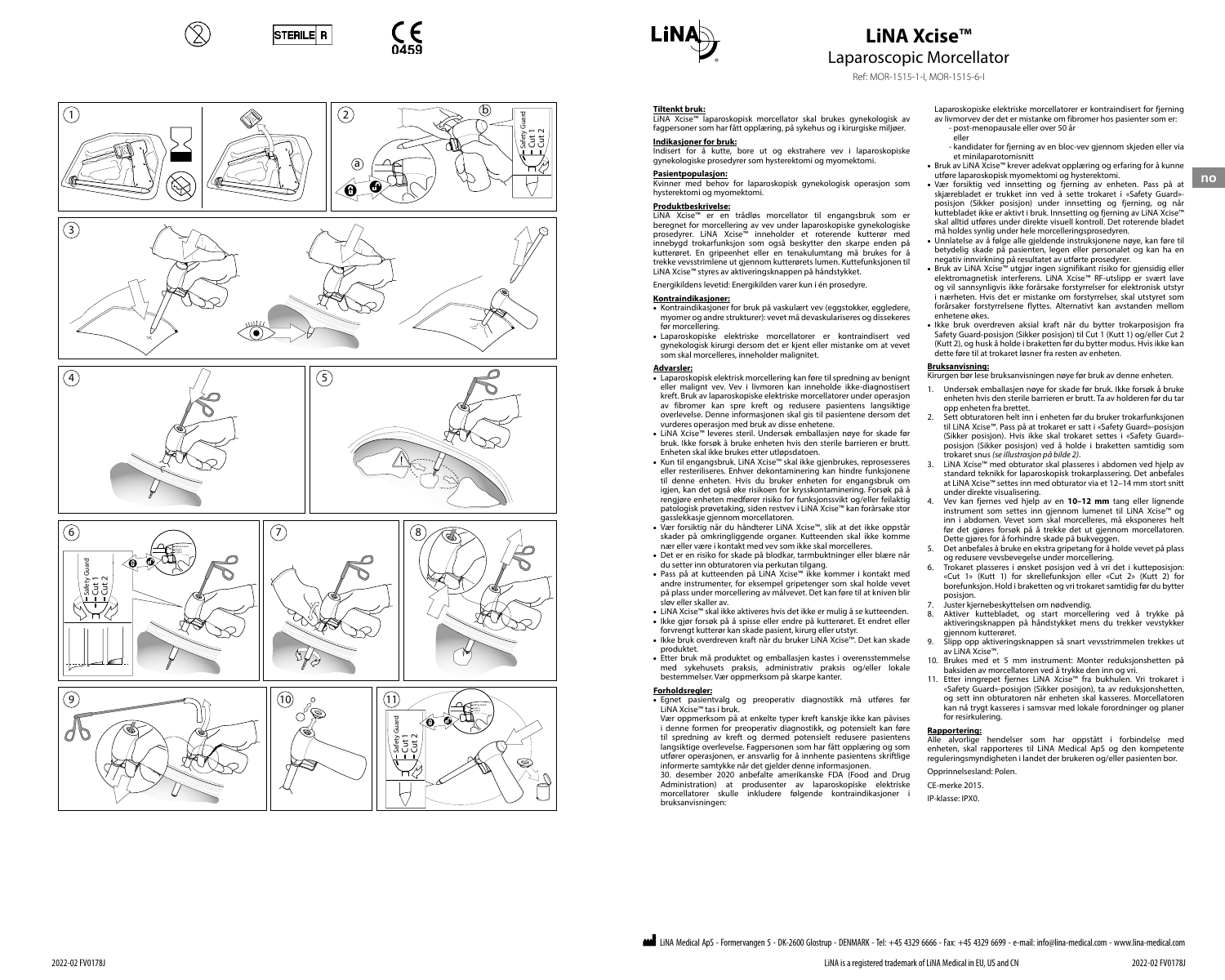



b

Safety Guard .<br>J Cut 2

Cut 2 Cut 1 'n













## **LiNA Xcise™ LiNA Xcise™** Laparoskooppinen morsellaattori

Ref: MOR-1515-1-I, MOR-1515-6-I

### **Käyttötarkoitus:**

Laparoskooppinen morsellaattori LiNA Xcise™ on tarkoitettu koulutettujen ammattilaisten gynekologiseen käyttöön sairaaloissa ja kirurgisissa yksiköissä.

### **Käyttöaiheet:**

Tarkoitettu kudoksen leikkaukseen, irrottamiseen ja poistoon laparoskooppisissa gynekologisissa toimenpiteissä, kuten hysterektomia ja myomektomia.

## **Potilasryhmät:**

kohdistetaan laparoskooppisia gynekologisia toimenpiteitä, kuten hysterektomia ja myomektomia.

### **Tuotekuvaus:**

LiNA Xcise™ on langaton, kertakäyttöinen ja käytön jälkeen hävitettävä morsellaattori, joka on tarkoitettu kudoksen morselloimiseen laparoskooppisissa gynekologisissa toimenpiteissä. LiNA Xcise™ koostuu pyörivästä leikkuuputkesta, jossa on sisäänrakennettu, putken terävää kärkeä suojaava troakaaritoiminto. Tartunta- tai tenaculumpihtejä on käytettävä kudosleikkeiden vetämiseen ulos leikkuuputken läpi. LiNA Xcise™ -leikkaamistoimintoa hallitaan kahvassa olevalla aktivointipainikkeella.

Energialähteen käyttöikä: energialähde on suunniteltu kestämään vain yhden toimenpiteen ajan.

### **Vasta-aiheet:**

- • Vasta-aiheet verisuonittuneiden kudosten (munasarjat, munatorvet, myoomat ja muut rakenteet) osalta: verisuonet on poistettava kudoksesta ja kudos on dissektoitava ennen morselloimista.
- • Laparoskooppisten moottorikäyttöisten morsellaattorien käyttö on vasta-aiheista gynekologisissa leikkauksissa, joissa morselloitavan kudoksen tiedetään tai epäillään sisältävän maligneja kohteita.

### **Varoitukset:**

- • Laparoskooppinen moottorikäyttöinen morselloiminen saattaa aiheuttaa benignin ja malignin kudoksen sekoittumista. Uteruksen kudos saattaa sisältää syöpää, jonka olemassa olosta ei tiedetä. Laparoskooppisten moottorikäyttöisten morsellaattorien käyttäminen kohdun lihaskasvainkirurgiassa saattaa levittää syöpää, jolloin potilaiden pitkän aikavälin ennuste heikkenee. Nämä tiedot on ilmoitettava potilaille, joille harkitaan leikkausta käyttämällä näitä laitteita.
- • LiNA Xcise™ toimitetaan steriilinä. Tarkista pakkaus ennen käyttöä huolellisesti vaurioiden varalta. Älä yritä käyttää laitetta, jos steriili este on vaurioitunut. Ei saa käyttää viimeisen käyttöpäivän jälkeen.
- • Vain kertakäyttöinen. Älä käytä, puhdista tai steriloi LiNA Xcise™ -laitetta uudelleen. Uudelleenkäsittely voi haitata laitteen toimintaa. Kertakäyttöisten laitteiden uudelleenkäyttö voi lisätä ristikontaminaation riskiä. Puhdistus saattaa aiheuttaa laitteen toimintahäiriön ja/tai patologisten näytteiden virheellistä keräämistä LiNA Xcise™ -laitteeseen jäävän kudoksen vuoksi, mikä aiheuttaa suuria kaasuvuotoja morsellaattorin läpi.
- • Käsittele LiNA Xcise™ -laitetta varoen, jotta ympäröivät sisäelimet eivät vaurioidu. Älä vie leikkuukärkeä sellaiseen kudokseen tai kudoksen läheisyyteen, jota ei ole tarkoitettu morselloitavaksi.
- • Kun obturaattori viedään perkutaanisesti, on olemassa verisuonien,
- suolen ja/tai virtsarakon vaurioitumisen vaara. • Kun kohdekudosta morselloidaan, varo ettei LiNA Xcise™ -laitteen leikkuukärki kosketa toista pihtien kaltaista instrumenttia, jolla kudosta pidetään paikallaan. Muutoin terä voi tylsyä tai rikkoutua.
- • Älä aktivoi LiNA Xcise™ -laitetta, jos et pysty näkemään leikkuukärkeä.
- • Älä yritä teroittaa tai muunnella leikkuuputkea. Muunneltu tai vääntynyt leikkuuputki voi vahingoittaa laitteen käyttäjää, potilasta tai laitteita.
- • Älä käytä liiallista voimaa LiNA Xcise™ -laitteen käytön aikana. Muutoin tuote saattaa vaurioitua.
- • Hävitä tuote ja pakkaus käytön jälkeen sairaalan ja/tai viranomaisten ohjeita noudattaen. Varo teräviä reunoja.

### **Varotoimet:**

• LiNA Xcise™ -laitteen käyttäminen edellyttää, että potilaat valitaan asianmukaisesti ja että toimenpidettä edeltää diagnoosi. Tiettyjä syöpiä ei välttämättä tunnisteta toimenpidettä

edeltävässä diagnoosissa. Ne voivat levitä, jolloin potilaan eloonjäämismahdollisuudet pitkällä aikavälillä heikkenevät. Koulutetun ammattilaiskirurgin on saatava potilaalta kirjallinen vahvistus näiden tietojen saamiselle.

Yhdysvaltojen FDA suosittelee 30. joulukuuta 2020 alkaen, että laparoskooppisten moottorikäyttöisten morsellaattorien valmistajat sisällyttävät seuraavat vasta-aiheet käyttöohjeisiinsa:

Laparoskooppisten moottorikäyttöisten morsellaattorien käyttö on vasta-aiheista sellaisen kohtukudoksen poistamiseen, jonka epäillään sisältävän lihaskasvaimia, potilailla

– jotka ovat postmenopausaalisia tai yli 50-vuotiaita,

tai – joilta aiotaan poistaa kudosta vaginan tai pienoislaparotomiaviillon kautta.

- • LiNA Xcise™ -laitteen käyttö edellyttää riittävää koulutusta ja
- kokemusta laparoskooppisesta myomektomiasta ja hysterektomiasta. • Vie laite paikalleen ja poista se varoen. Vedä leikkuuterä taakse asettamalla troakaari "Safety Guard" (Suojaus) -asentoon sisäänviennin ja poistamisen aikana ja aina kun et käytä leikkuuterää aktiivisesti. LiNA Xcise™ -laite voidaan viedä paikalleen ja poistaa, kun siihen on esteetön näkyvyys. Pidä pyörivä terä näkyvillä koko toimenpiteen

**fi**

- ajan. • Jos kaikkia asiaankuuluvia ohjeita ei noudateta huolellisesti, seurauksena voi olla merkittävä potilaan, lääkärin tai muun avustajan vamma ja haitallinen vaikutus tehtävän toimenpiteen tuloksiin.
- • LiNA Xcise™ -laitteen käyttö ei aiheuta merkittävää piston tai sähkömagneettisen häiriön vaaraa. LiNA Xcise™ -laitteen RF-päästöt ovat hyvin alhaiset. Ne eivät todennäköisesti aiheuta häiriöitä lähellä oleville sähkölaitteille. Jos epäillään häiriön aiheutumista, siirrä häiritsevä laite pois tai kauemmas.
- • Kun troakaari siirretään Safety Guard (Suojaus) -asennosta Cut 1 (Leikkaus 1)- ja/tai Cut 2 (Leikkaus 2) -asentoon, älä käytä liikaa aksiaalivoimaa ja tartu kiinnikkeeseen ennen tilan vaihtamista. Muutoin troakaari voi irrota muusta laitteesta.

### **Käyttöohjeet:**

**Kirurgin on luettava seuraavat käyttöohjeet huolella ennen laitteen** käyttöä.

- 1. Tarkista pakkaus ennen käyttöä huolellisesti vaurioiden varalta. Älä yritä käyttää laitetta, jos steriili este on vaurioitunut. Irrota kiinnike ennen laitteen poistamista tarjottimelta.
- 2. Ennen kuin käytät LiNA Xcise™ -laitteen troakaaritoimintoa, aseta obturaattori kokonaan laitteeseen. Varmista, että troakaari on "Safety Guard" (Suojaus) -asennossa. Jos näin ei ole, aseta troakaari "Safety Guard" (Suojaus) -asentoon pitämällä kiinni kannattimesta ja kääntämällä troakaaria samanaikaisesti *(ks. kuva 2)*.
- 3. Obturaattorilla varustettu LiNA Xcise™ viedään vatsaonteloon käyttäen sisäänviennin vakiotekniikkaa. Obturaattorilla varustettu LiNA Xcise™ suositellaan vietäväksi sisään 12–14 mm viillon kautta
- niin, että näkyvyys siihen on esteetön. 4. Kudoksen irrottamiseksi käytä LiNA Xcise™ -laitteen läpi vatsaonteloon vietyjä **10–12 mm:n** pihtejä tai vastaavaa instrumenttia. Jotta vatsanseinämä ei vaurioituisi, morselloitava kudos on paljastettava täysin ennen kuin se vedetään morsellaattorin läpi.
- 5. On suositeltavaa käyttää toisia tartuntapihtejä pitämään kudosta paikallaan, jotta se ei liikkuisi morsellaation aikana.
- 6. Aseta troakaari haluttuun asentoon kääntämällä se leikkausasentoon: "Cut 1" (Leikkaus 1) kuorimista tai "Cut 2" (Leikkaus 2) loveamista varten. Ennen asennon vaihtamista pidä kiinni kannattimesta ja käännä troakaaria samanaikaisesti.
- 7. Säädä suojusta tarvittaessa.
- Aktivoi leikkuuterä ja aloita morsellaatio painamalla kahvassa olevaa aktivointipainiketta ja samanaikaisesti vetämällä kudospalasia leikkuuputken läpi.
- 9. Vapauta aktivointipainike heti kun kudospala on poistettu LiNA Xcise™ -laitteesta.
- 10. Käyttäminen yhdessä 5 mm:n instrumentin kanssa: kiinnitä morsellaattorin takaosaan painamalla kääntämällä.
- 11. Toimenpiteen päätyttyä poista LiNA Xcise™ vatsaontelosta. Asianmukainen hävittäminen: käännä troakaari "Safety Guard" (Suojaus) -asentoon asentoon, irrota supistuskorkki ja aseta obturaattori paikalleen. Morsellaattori voidaan nyt hävittää turvallisesti paikallisten määräysten ja kierrätysohjeiden mukaisesti.

### **Raportointi:**

Laitteen käytön yhteydessä tapahtuneista vakavista vaaratilanteista on ilmoitettava LiNA Medical ApS:lle sekä käyttäjän ja/tai potilaan kotimaan toimivaltaiselle sääntelyviranomaiselle. Valmistusmaa: Puola.

2022-02 FV0178J

CE-merkintä 2015.

IP-luokka: IPX0.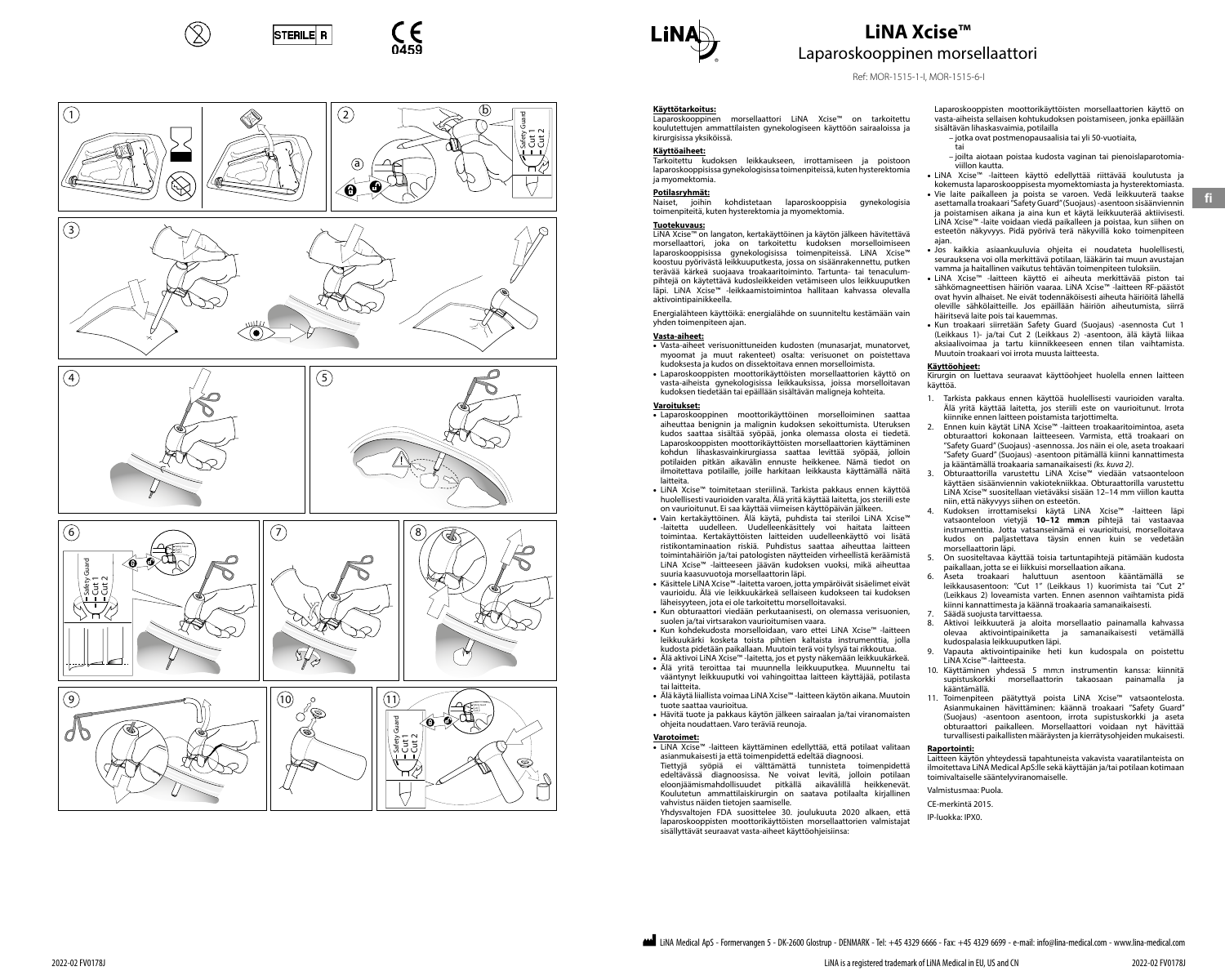























## **LiNA Xcise™ LiNA Xcise™**

Ref: MOR-1515-1-I, MOR-1515-6-I Laparoskopischer Morcellator

### **Verwendungszweck:**

Der LiNA Xcise™ laparoskopische Morcellator ist für den gynäkologischen Einsatz durch geschultes Fachpersonal in Krankenhaus- und OP-Umgebungen vorgesehen.

### **Anwendungsgebiete:**

Indiziert zum Schneiden, Aushöhlen und Extrahieren von Gewebe bei laparoskopischen gynäkologischen Verfahren wie Hysterektomie und Myomektomie.

### **Patientenpopulation:**

Frauen, die laparoskopische gynäkologische Verfahren wie eine Hysterektomie und Myomektomie benötigen.

### **Beschreibung des Produkts:**

Der LiNA Xcise™ ist ein kabelloser Einweg-Morcellator für die Gewebemorcellation bei laparoskopischen gynäkologischen Verfahren. Der LiNA Xcise™ enthält ein rotierendes Schneidrohr mit eingebauter Trokar-Funktion, die auch zum Schutz des scharfen Endes des Schneidrohrs dient. Zum Herausziehen der Gewebestreifen durch das Lumen des Schneidrohrs muss eine Greifzange oder eine Repositionszange verwendet werden. Die LiNA Xcise™ Schneidfunktion wird über die Aktivierungstaste am Handstück gesteuert.

Lebensdauer der Energiequelle: Die Energiequelle ist nur für ein Verfahren ausgelegt.

### **Gegenanzeigen:**

- • Gegenanzeigen für die Anwendung an vaskularisiertem Gewebe (Ovarien, Eileiter, Myome und andere Strukturen): Das Gewebe muss vor der Morcellation devaskularisiert und seziert werden.
- • Laparoskopische Power-Morcellatoren sind bei gynäkologischen Verfahren kontraindiziert, bei denen das zu morcellierende Gewebe bekannt ist oder der Verdacht besteht, dass es bösartig ist.

### **Warnhinweise:**

- Die laparoskopische Power-Morcellation kann zur Dissemination von gutartigem oder bösartigem Gewebe führen. Gebärmuttergewebe kann nicht vermuteten Krebs enthalten. Die Verwendung von laparoskopischen Power-Morcellatoren während der Myomchirurgie kann zu einer Ausbreitung des Krebses führen und das Langzeitüberleben der Patienten verringern. Diese Informationen sollten den Patienten mitgeteilt werden, wenn sie eine Operation mit Verwendung dieser Geräte in Betracht ziehen.
- • LiNA Xcise™ wird in sterilem Zustand geliefert. Die Verpackung vor der Verwendung des Produkts sorgfältig auf jedwede Beschädigungen untersuchen. Das Gerät nicht verwenden, wenn die Sterilbarriere beschädigt ist. Nicht nach dem Ablaufdatum verwenden.
- • Nur zur einmaligen Verwendung. Der LiNA Xcise™ darf nicht erneut verwendet werden, nicht wieder aufbereitet werden, nicht erneut sterilisiert werden. Jegliche Wiederaufbereitung kann die Funktionen des Produkts beeinträchtigen. Die Wiederverwendung von Produkten zum Einmalgebrauch kann zudem das Risiko von Kreuzkontaminationen erhöhen. Das Reinigen des Instruments kann zur möglich Fehlfunktion des Geräts und/oder fehlerhaften pathologischen Probenahmen aufgrund von Restgewebe im LiNA Xcise™ führen, was große Gaslecks durch den Morcellator verursacht.
- • Um Verletzungen der umliegenden Eingeweide zu vermeiden, lassen Sie beim Umgang mit dem LiNA Xcise™ Vorsicht walten. Platzieren Sie die Schneidspitze nicht in der Nähe oder im Kontakt mit Gewebe, das nicht zum Morcellieren vorgesehen ist.
- • Beim Einführen des Obturators durch den perkutanen Zugang besteht die Gefahr der Verletzung von Blutgefäßen, Darmschlingen oder der Blase. • Achten Sie darauf, dass die Schneidspitze des LiNA Xcise™ nicht mit
- anderen Instrumenten in Kontakt kommt, wie z. B. Greifzangen, die das Gewebe während der Morcellation des Zielgewebes festhalten sollen. Dies kann zum Abstumpfen/Absplittern der Messer führen.
- • LiNA Xcise™ darf NICHT eingeschaltet werden, wenn die Schneidspitze nicht sichtbar dargestellt werden kann.
- Versuchen Sie nicht, das Schneidrohr zu schärfen oder zu verändern Ein verändertes oder verbogenes Schneidrohr kann zu Schäden an Patient, Chirurg oder Geräten führen.
- • Wenden Sie bei der Verwendung der LiNA Xcise™ keine übermäßige Kraft auf. Dies könnte das Produkt beschädigen.
- • Das Produkt und die Verpackung nach Gebrauch gemäß den in der Klinik geltenden bzw. gesetzlichen Vorschriften entsorgen. Auf scharfe Kanten achtgeben.

### **Vorsichtsmaßnahmen:**

• Zur weiteren Verdeutlichung: Der LiNA Xcise™ sollte nicht ohne entsprechende Patientenauswahl und präoperative Diagnostik eingesetzt werden.

Beachten Sie, dass bestimmte Krebsarten bei einer solchen präoperativen Diagnostik möglicherweise nicht erkannt werden können, was zu einer Ausbreitung des Krebses führen kann und damit möglicherweise das Langzeitüberleben des Patienten verringert. Die Fachkraft, die das Verfahren durchführt, ist dafür verantwortlich, die schriftliche Einwilligung des Patienten zu diesen Informationen einzuholen.

Am 30. Dezember 2020 empfahl die US-amerikanische FDA den Herstellern von laparoskopischen Power-Morcellatoren, die folgende Gegenanzeige in ihre IFU aufzunehmen:

Laparoskopische Power-Morcellatoren sind kontraindiziert für die Entfernung von Uterusgewebe mit Verdacht auf Myome bei Patienten, die: - post-menopausal oder über 50 Jahre alt oder

- Kandidaten für eine En-Bloc-Gewebeentfernung durch die Vagina oder über eine Mini-Laparotomie-Inzision.

- • Die Verwendung des LiNA Xcise™ erfordert eine entsprechende Ausbildung und Erfahrung bei der Durchführung laparoskopischer Myomektomien und Hysterektomien.
- Geien Sie beim Einsetzen oder Herausnehmen des Geräts vorsichtig. Stellen Sie sicher, dass die Schneidklinge zurückgezogen ist, indem Sie den Trokar während des Einsetzens und Entfernens und immer dann, wenn die Schneidklinge nicht aktiv verwendet wird, in die Position "Safety Guard" (Schutzvorrichtung) bringen. Das Einsetzen und Entfernen des LiNA Xcise™ sollte immer unter direkter Sichtkontrolle erfolgen. Halten Sie die rotierende Klinge während des gesamten Morcellationsverfahrens sichtbar.
- • Wenn nicht alle anwendbaren Anweisungen genau befolgt werden, kann dies zu schweren Verletzungen des Patienten, Arztes oder anwesender Personen führen und sich nachteilig auf das Ergebnis des Eingriffs auswirken.
- • Die Verwendung des LiNA Xcise™ birgt kein nennenswertes Risiko gegenseitiger oder elektromagnetischer Störungen. Die HF-Emissionen des LiNA Xcise™ sind sehr niedrig und verursachen wahrscheinlich keine Interferenz in elektronischen Ausrüstungen in der Nähe. Wenn eine Störung vermutet wird, entfernen Sie die störenden Geräte oder vergrößern Sie den Abstand zwischen den Geräten.
- Wenden Sie keine übermäßige axiale Kraft an, während Sie die Trokarposition von der Safety Guard (Sicherheitsvorrichtung) auf Cut 1 (Schnitt 1) und/oder Cut 2 (Schnitt 2) umschalten, und denken Sie daran, den Bügel vor dem Umschalten des Modus zu halten, da sich der Trokar bei Nichtbeachtung vom Rest des Geräts lösen kann.

**Gebrauchsanweisung:** Der Chirurg sollte die Gebrauchsanweisung sorgfältig lesen, bevor er dieses Gerät verwendet.

- 1. Die Verpackung vor der Verwendung des Produkts sorgfältig auf jedwede Beschädigungen untersuchen. Das Gerät nicht verwenden, wenn die Sterilbarriere beschädigt ist. Nehmen Sie vor der Entnahme des Geräts aus dem Tray die Halterung ab.
- 2. Bevor Sie die Trokar-Funktion des LiNA Xcise™ verwenden, setzen Sie den Obturator vollständig in das Gerät ein. Achten Sie darauf, dass der Trokar in der Position "Safety Guard" (Schutzvorrichtung) platziert ist. Falls nicht, bringen Sie den Trokar in die Position "Safety Guard" (Schutzvorrichtung), indem Sie den Bügel festhalten und dann gleichzeitig den Trokar drehen *(siehe Abbildung in Bild 2)*.
- Der LiNA Xcise™ mit Obturator sollte mit dem Standardvorgehen für die laparoskopische Trokarplatzierung in das Abdomen eingeführt werden. Es wird empfohlen, den LiNA Xcise™ mit Obturator unter direkter Visualisierung durch eine 12–14 mm lange Inzision einzuführen.
- 4. Um Gewebe zu entfernen, verwenden Sie eine **10–12 mm** breite Zange oder ein ähnliches Instrument, das durch das Lumen des LiNA Xcise™ und in das Abdomen eingeführt wird. Um Verletzungen der Bauchdecke zu vermeiden, sollte das zu morzellierende Gewebe vollständig freigelegt werden, bevor versucht wird, es durch den Morcellator zu extrahieren.
- 5. Es wird empfohlen, ein zweites Paar Greifzangen zu verwenden, um das Gewebe an Ort und Stelle zu halten und die Gewebebewegung während der Morcellation zu reduzieren.
- 6. Bringen Sie den Trokar in die gewünschte Position, indem Sie den Trokar in die Schneidposition drehen: "Cut 1" (Schnitt 1) für die Schälfunktion oder "Cut 2" (Schnitt 2) für die Entkernungsfunktion. Halten Sie vor dem Wechsel der gewünschten Position den Bügel fest und drehen Sie gleichzeitig den Trokar.
- 7. Stellen Sie den Kernschutz ein, falls erforderlich.
- 8. Um die Schneidklinge zu aktivieren und mit der Morcellation zu beginnen, drücken Sie die Aktivierungstaste am Handstück, während Sie Gewebestücke durch das Schneidrohr ziehen.
- 9. Lassen Sie die Aktivierungstaste los, sobald der Gewebestreifen aus dem LiNA Xcise™ herausgezogen wurde.
- 10. Zur Verwendung mit einem 5-mm-Instrument: Montieren Sie das Reduzierstück mit einer Druck- und Drehbewegung auf der Rückseite des Morcellators.
- 11. Den LiNA Xcise™ nach dem Eingriff aus der Bauchhöhle ziehen. Zur ordnungsgemäßen Entsorgung drehen Sie den Trokar in die Position "Safety Guard" (Schutzvorrichtung), entfernen das Reduzierstück und setzen den Obturator ein. Der Morcellator kann nun sicher in Übereinstimmung mit den Rechtsvorschriften und Entsorgungsplänen entsorgt werden.

### **Berichterstattung:**

Jeder schwerwiegende Vorfall, der im Zusammenhang mit dem Produkt aufgetreten ist, sollte an LiNA Medical ApS und die zuständige Regulierungsbehörde des Landes gemeldet werden, in welchem der Benutzer und/oder der Patient ansässig sind.

Herstellungsland: Polen.

CE-Kennzeichnung 2015.

IP-Klasse: IPX0.

Safety Guard .<br>J Cut 2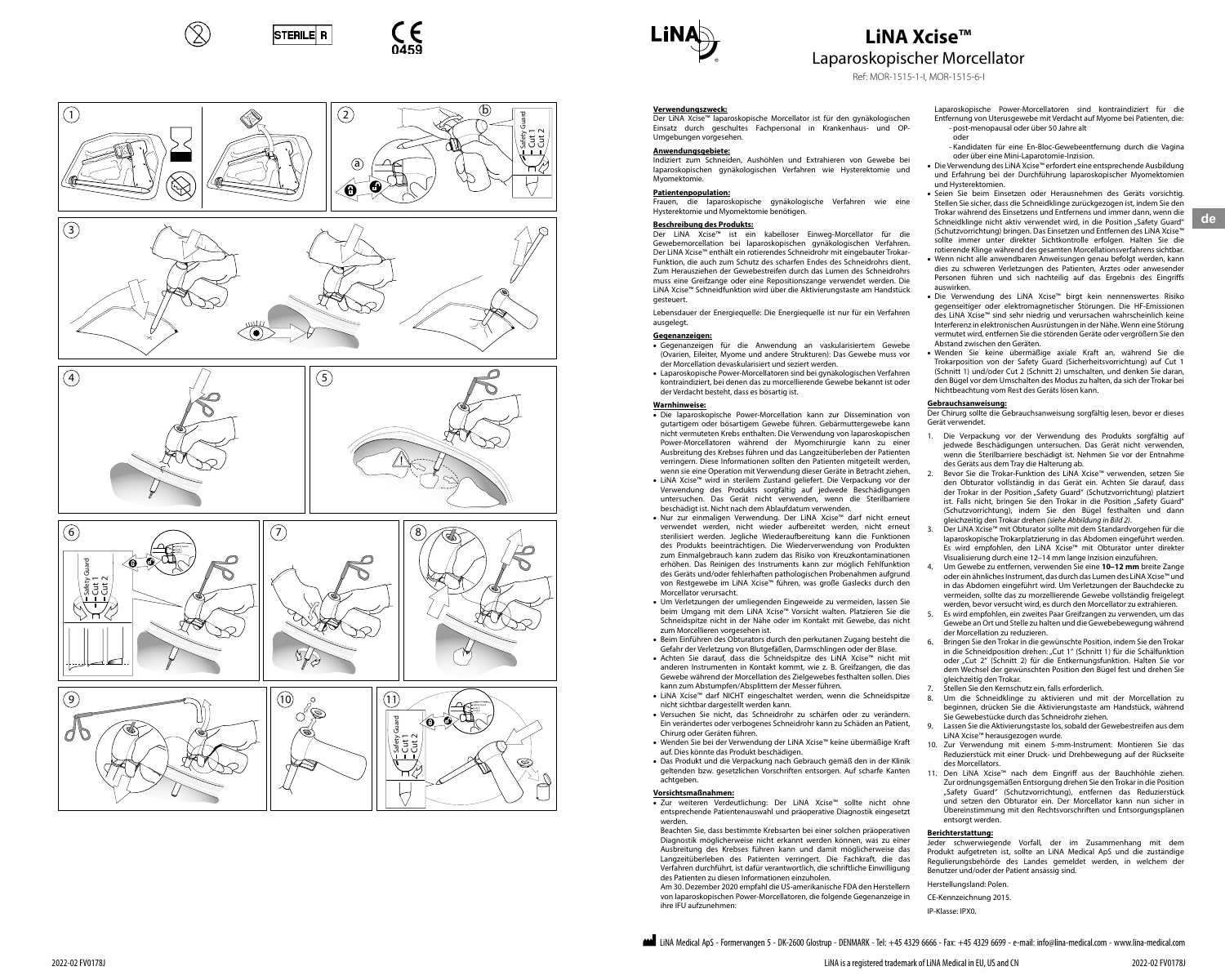

Safety Guard .<br>J Cut 2

'n

















## **LiNA Xcise™** Laparoscopic Morcellator

Ref: MOR-1515-1-I, MOR-1515-6-

### **Beoogd gebruik:**

<u>De Lina voor die Lina</u><br>De LiNA Xcise™ laparoscopische morcellator is bedoeld voor gebruik in de gynaecologie door opgeleide professionals in ziekenhuis- en chirurgische omgevingen.

### **Indicaties voor gebruik:**

Bedoeld voor het snijden, delen en verwijderen van weefsel bij laparoscopische gynaecologische procedures, zoals hysterectomie en myomectomie.

### **Patiëntpopulatie:**

Vrouwelijke patiënten bij wie laparoscopische gynaecologische procedures uitgevoerd moeten worden, zoals hysterectomie en myomectomie.

### **Productomschrijving:**

De LiNA Xcise™ is een draadloze, eenmalig te gebruiken, volledig wegwerpbare morcellator die bedoeld is voor weefselmorcellatie tijdens laparoscopische gynaecologische procedures. De LiNA Xcise™ bevat een roterende snijbuis met geïntegreerde trocartfunctie die ook helpt om het scherpe uiteinde van de snijbuis te beschermen. De delen weefsel moeten met een grijptang via het lumen van de snijbuis worden verwijderd. De LiNA Xcise™-snijfunctie wordt bediend met de activeringstoets op het handstuk.

Levensduur van stroombron: stroombron is ontworpen voor gebruik bij één procedure.

### **Contra-indicaties:**

- Contra-indicaties voor gebruik op gevasculariseerd weefsel (eierstokken, eileiders, myomen en andere structuren): weefsel moet vóór morcellatie worden gedevasculariseerd en gescheiden.
- • Laparoscopische elektrische morcellators zijn gecontra-indiceerd bij gynaecologische procedures als bekend is of vermoed wordt dat het te morcelleren weefsel kwaadaardig is.

### **Waarschuwingen:**

- • Het gebruik van laparoscopische elektrische morcellators kan leiden tot verspreiding van goedaardig of kwaadaardig weefsel. Baarmoederweefsel kan onvermoede kanker bevatten. Het gebruik van laparoscopische elektrische morcellators tijdens fibroomprocedures kan kanker verspreiden en de overlevingskans van patiënten op lange termijn verminderen. Deze informatie moet met patiënten worden gedeeld wanneer zij een procedure met deze hulpmiddelen overwegen.
- • De LiNA Xcise™ wordt steriel geleverd. Controleer de verpakking zorgvuldig op schade voorafgaand aan gebruik. Gebruik het hulpmiddel niet als de steriele barrière beschadigd is. Gebruik het hulpmiddel niet nadat de vervaldatum is verstreken.
- • Uitsluitend voor eenmalig gebruik. De LiNA Xcise™ mag niet opnieuw worden gebruikt, verwerkt of gesteriliseerd. Door het hulpmiddel te herverwerken, kunnen de functies van het hulpmiddel defect raken. Hergebruik van hulpmiddelen voor eenmalig gebruik kan ook leiden tot een hoger risico op kruisbesmetting. Pogingen om het instrument te reinigen, kunnen tot een verminderde werking leiden en/of tot de verzameling van verkeerde pathologische preparaten als gevolg van een aanzienlijke gaslekkage in de morcellator die wordt veroorzaakt door achtergebleven weefsel in de LiNA Xcise™.
- • Om letsel aan omliggende ingewanden te voorkomen, moet u bij het manipuleren van de LiNA Xcise™ voorzichtig te werk gaan. Plaats de snijpunt niet in de buurt van of in contact met weefsel dat niet bedoeld is om te worden gemorcelleerd.
- Bij het inbrengen van de obturator via de percutane opening bestaat
- het risico op letsel aan bloedvaten, darmlussen of de blaas. • Let op dat de snijpunt van de LiNA Xcise™ niet in contact komt met andere instrumenten, bijvoorbeeld een grijptang die het weefsel op zijn plaats houdt tijdens het morcelleren van het doelweefsel. Dit kan ervoor zorgen dat het mes bot wordt of breekt.
- • Schakel de LiNA Xcise™ NIET in als u de snijpunt niet zichtbaar kunt maken.
- Probeer de snijbuis niet scherper te maken of aan te passen. Een gewijzigde of vervormde snijbuis kan leiden tot schade aan de patiënt, de chirurg of de apparatuur.
- • Oefen geen overmatige kracht uit terwijl u de LiNA Xcise™ gebruikt. Dit kan het product beschadigen.
- Het product en de verpakking dienen na gebruik te worden afgevoerd overeenkomstig het beleid van het ziekenhuis en administratieve en/of lokale overheden. Let op scherpe randen.

### **Voorzorgsmaatregelen:**

• NB: de LiNA Xcise™ mag niet worden gebruikt zonder de juiste selectie van de patiënt en preoperatieve diagnostiek.

Let op dat bepaalde soorten kanker mogelijk niet detecteerbaar zijn in dergelijke preoperatieve diagnostiek, wat mogelijk leidt tot het uitzaaien van kanker en daardoor de overlevingskans van de patiënt op lange termijn kan verminderen. De opgeleide professional die de procedure uitvoert, is verantwoordelijk voor het verkrijgen van de schriftelijke geïnformeerde toestemming van de patiënt over deze informatie.

Op 30 december 2020 heeft de Amerikaanse FDA fabrikanten van laparoscopische elektrische morcellators aanbevolen om de volgende contra-indicatie in hun gebruiksinstructies op te nemen:

Laparoscopische elektrische morcellators zijn gecontra-indiceerd voor het verwijderen van baarmoederweefsel dat vermoede myomen bevat bij de volgende patiëntgroepen: - postmenopauzaal of ouder dan 50 jaar,

of - kandidaten voor en bloc weefselverwijdering via de vagina of via een mini-laparotomie-incisie.

- • Het gebruik van de LiNA Xcise™ vereist adequate training alsmede ervaring met het uitvoeren van laparoscopische myomectomieën en hysterectomieën.
- • Wees voorzichtig bij het plaatsen of verwijderen van het hulpmiddel. Zorg ervoor dat het lemmet wordt ingetrokken door de trocart in de positie "Safety Guard" (Veilig) te zetten tijdens het inbrengen en verwijderen en wanneer het lemmet niet actief wordt gebruikt. Het inbrengen en verwijderen van de LiNA Xcise™ moet altijd met directe zichtbaarheid worden uitgevoerd. Houd het draaiende lemmet zichtbaar tijdens de gehele duur van de morcellatieprocedure.
- • Het niet strikt opvolgen van alle toepasselijke instructies kan leiden tot aanzienlijke verwondingen aan de patiënt, arts of aanwezigen en kan de resultaten van de uitgevoerde procedures nadelig beïnvloeden.
- • Het gebruik van LiNA Xcise™ brengt geen aanzienlijk risico op wederzijdse of elektromagnetische interferentie met zich mee. LiNA Xcise™ RF-emissies zijn zeer laag en zullen waarschijnlijk geen storing veroorzaken in nabijgelegen elektronische apparatuur. Als het vermoeden bestaat dat er sprake is van storing, verplaats dan de storende apparatuur of vergroot de afstand tussen de apparaten.
- • Gebruik geen overmatige axiale kracht bij het wijzigen van de positie Safety Guard (Veilig) naar Cut 1 (Snijden 1) en/of Cut 2 (Snijden 2). Zorg er ook voor dat u de beugel vasthoudt voordat u van modus wisselt, want als u dat niet doet kan de trocart loskomen van het hulpmiddel.

**<u>Gebruiksaanwijzingen:</u>**<br>De chirurg moet de gebruiksaanwijzing zorgvuldig lezen voordat hij dit<br>hulpmiddel gebruikt.

- 1. Controleer de verpakking zorgvuldig op schade voorafgaand aan gebruik. Gebruik het hulpmiddel niet als de steriele barrière is beschadigd. Voordat u het hulpmiddel uit de tray haalt, moet u de houder verwijderen.
- 2. Voordat u de trocartfunctie van de LiNA Xcise™ gebruikt, plaatst u de obturator volledig in het hulpmiddel. Zorg ervoor dat de trocart in de positie "Safety Guard" (Veilig) staat. Zo niet, plaats dan de trocart in de positie "Safety Guard" (Veilig) door de beugel vast te houden en dan tegelijkertijd de trocart te draaien *(zie illustratie in afbeelding 2)*.
- 3. De LiNA Xcise™ met obturator moet in de buik worden geplaatst met behulp van de standaardtechniek voor het plaatsen van een laparoscopische trocart. Het wordt aanbevolen om de LiNA Xcise™ met obturator in te brengen via een direct zichtbare 12-14 mm incisie.
- 4. Om weefsel te verwijderen, gebruikt u een tang van **10-12 mm** of een soortgelijk instrument dat door het lumen van de LiNA Xcise™ in de buik wordt ingebracht. Om letsel aan de buikwand te voorkomen, moet het te morcelleren weefsel volledig worden blootgelegd alvorens te proberen het door de morcellator te verwijderen.
- Het wordt aanbevolen om een tweede grijptang te gebruiken om het weefsel op zijn plaats te houden en beweging van het weefsel tijdens de morcellatie te verminderen.
- 6. Plaats de trocart in de gewenste positie door de trocart in de snijpositie te draaien: "Cut 1" (Snijden 1) voor de trekfunctie en "Cut 2" (Snijden 2) voor de deelfunctie. Om naar de gewenste positie te wijzigen, houdt u de beugel vast en draait u gelijktijdig de trocart. Pas de deelfunctie aan als dat nodig is.
- 8. Om het snijmes te activeren en te beginnen met morcelleren, drukt u op de activeringsknop op het handstuk terwijl u stukjes weefsel door de snijbuis trekt.
- 9. Laat de activeringsknop los zodra het stuk weefsel uit de LiNA Xcise™ is verwijderd.
- 10. Voor gebruik met een 5 mm instrument: Monteer de verkleiningskap aan de achterzijde van de morcellator met een druk- en draaibeweging.
- 11. Verwijder na de procedure de LiNA Xcise™ uit de buikholte. Draai voor juiste verwijdering de trocart in de positie "Safety Guard" (Veilig), verwijder de verkleiningskap en breng de obturator in. De morcellator kan nu veilig worden afgevoerd overeenkomstig de plaatselijke wetgeving en recyclingprocedures.

### **Meldingen:**

Ernstige incidenten die zijn opgetreden met betrekking tot dit hulpmiddel, moeten worden gemeld bij LiNA Medical ApS en de bevoegde regelgevende instantie van het land waarin de gebruiker en/of patiënt zich bevindt.

Land van oorsprong: Polen.

CE-markering: 2015. IP-klasse: IPX0.

LiNA Medical ApS - Formervangen 5 - DK-2600 Glostrup - DENMARK - Tel: +45 4329 6666 - Fax: +45 4329 6699 - e-mail: info@lina-medical.com - www.lina-medical.com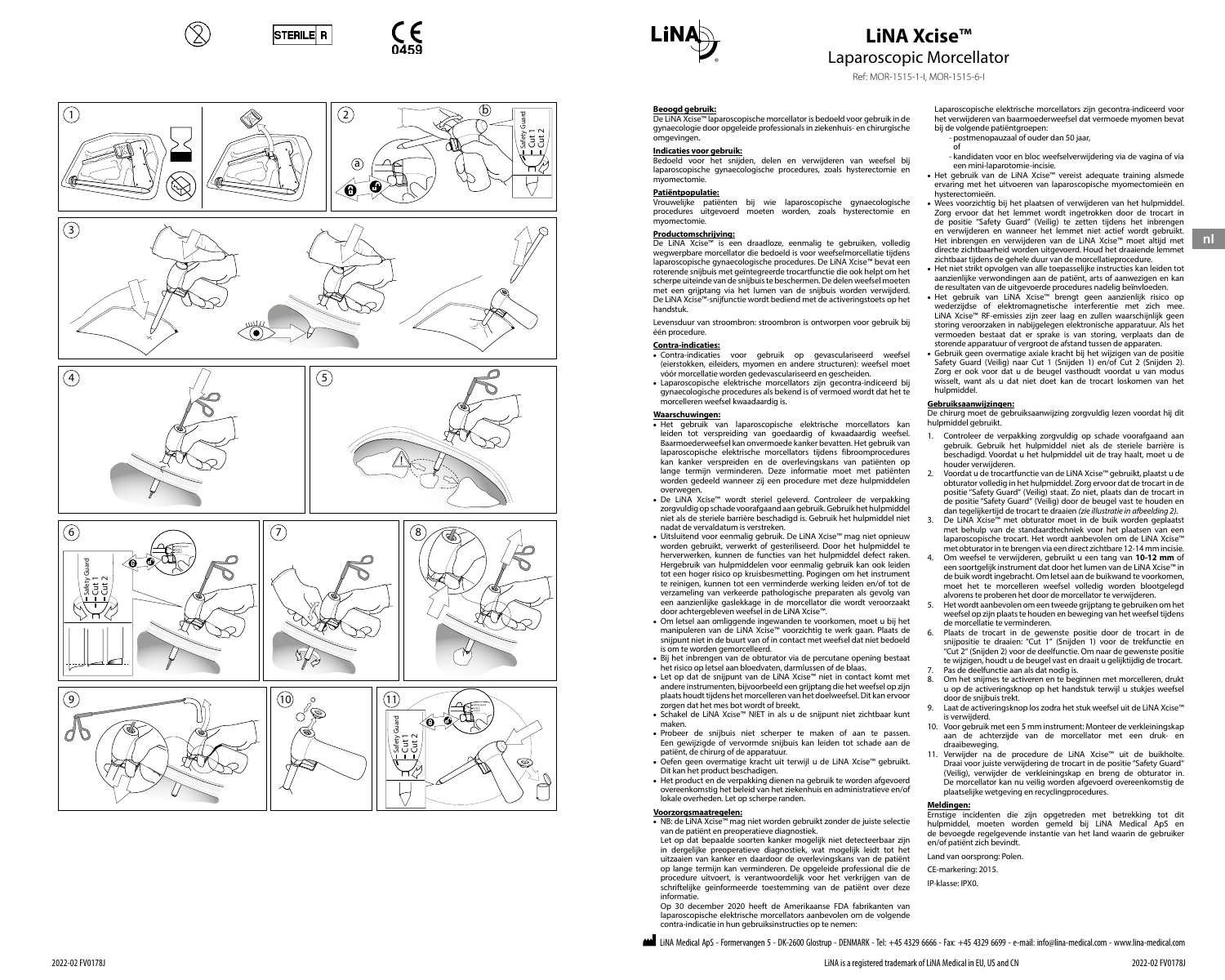













## **LiNA Xcise™** Laparoscopic Morcellator

Ref: MOR-1515-1-I, MOR-1515-6-

### **Utilisation prévue :**

Safety Guard .<br>J Cut 2

'n

Le morcellateur de cœlioscopie LiNA Xcise™ est destiné à une utilisation gynécologique par des professionnels formés dans des environnements hospitaliers et chirurgicaux.

### **Indications d'utilisation :**

Indiqué pour la découpe, le carottage et l'extraction de tissus lors d'interventions gynécologiques par cœlioscopie telles que l'hystérectomie et la myomectomie.

### **Population de patients :**

Femmes nécessitant des interventions gynécologiques par cœlioscopie telles que l'hystérectomie et la myomectomie.

### **Description du produit :**

Le LiNA Xcise™ est un morcellateur sans fil, à usage unique et entièrement jetable, destiné au morcellement des tissus lors d'interventions gynécologiques par cœlioscopie. Le LiNA Xcise™ contient un tube de découpe rotatif avec fonction trocart intégrée qui permet également de protéger l'extrémité tranchante du tube de découpe. Une pince ou une pince tenaculum doit être utilisée pour extraire les lambeaux de tissu par la lumière du tube de découpe. La fonction de découpe du LiNA Xcise™ est contrôlée par le bouton d'activation de la pièce à main.

Durée de vie de la source d'énergie : source d'énergie conçue pour la durée d'une seule intervention.

### **Contre-indications :**

- Contre-indiqué pour une utilisation sur un tissu vascularisé (ovaires, trompes de Fallope, myomes et autres structures) : le tissu doit être dévascularisé et disséqué avant le morcellement.
- • L'utilisation de morcellateurs de cœlioscopie électriques est contreindiquée pour les interventions gynécologiques sur des tissus présentant ou susceptibles de présenter une malignité.

### **Avertissements :**

- Le morcellement électrique par cœlioscopie peut conduire à la dissémination de tissus bénins ou malins. Le tissu utérin peut contenir un cancer non suspecté. L'utilisation de morcellateurs de cœlioscopie électriques pendant une intervention sur des fibromes peut propager le cancer et réduire la survie à long terme de la patiente. Cette information doit être communiquée aux patientes lorsqu'une opération impliquant ces dispositifs est envisagée.
- • Le LiNA Xcise™ est fourni stérile. Inspecter soigneusement l'emballage afin de détecter d'éventuels dommages avant emploi. Ne pas tenter d'utiliser le dispositif si la barrière stérile est endommagée. Ne pas utiliser au-delà de la date d'expiration.
- • Pour un usage unique. Ne pas réutiliser, reconditionner ou restériliser le LiNA Xcise™. Tout reconditionnement peut compromettre les fonctions du dispositif. La réutilisation du dispositif à usage unique peut également augmenter le risque de contamination croisée. Les tentatives de nettoyage du dispositif entraînent un risque de dysfonctionnement du dispositif et/ou de prélèvement d'échantillon pathologique erroné dû au tissu résiduel dans le LiNA Xcise™ occasionnant une fuite significative de gaz dans le morcellateur.
- • Afin d'éviter d'endommager les viscères alentour, manipuler le LiNA Xcise™ avec prudence. Ne pas placer l'extrémité de découpe à proximité du tissu non destiné au morcellement ou en contact avec celui-ci.
- • L'insertion de l'obturateur par l'accès percutané présente un risque de lésions aux vaisseaux sanguins, aux boucles intestinales ou à la vessie.
- • Veiller à ce que l'extrémité de découpe du LiNA Xcise™ n'entre PAS en contact avec d'autres instruments, par exemple une pince
- de préhension visant à maintenir le tissu en place pendant le morcellement du tissu cible. Cela peut émousser ou écailler la lame.
- Ne pas activer le dispositif LiNA Xcise™ s'il est impossible de visualiser l'extrémité de découpe.
- • Ne pas tenter d'aiguiser ou de modifier le tube de découpe. La modification ou la déformation du tube de découpe peut entraîner des blessures au patient et au chirurgien, ou endommager le dispositif. • Ne pas exercer de force excessive en utilisant le LiNA Xcise™.
- Cela pourrait endommager le produit. • Après utilisation, éliminer le produit et l'emballage conformément aux
- politiques hospitalières, administratives et/ou locales. Faire attention .<br>aux arêtes tranchantes.

### **Précautions :**

<u>• Plus précisément</u>, le LiNA Xcise™ ne doit pas être utilisé sans une sélection des patientes et un diagnostic pré-opératoire minutieux. Remarque : certains types de cancers peuvent ne pas être détectés lors de ces diagnostics pré-opératoires. Il y a donc risque de propagation du cancer et de réduction de la survie à long terme de la patiente. Le professionnel qualifié pratiquant l'intervention est tenu d'obtenir le consentement écrit et éclairé de la patiente sur ce point.

Le 30 décembre 2020, la FDA américaine a recommandé aux fabricants de morcellateurs de cœlioscopie électriques d'inclure la contre-indication suivante dans leurs modes d'emploi :

Les morcellateurs de cœlioscopie électriques sont contre-indiqués pour le prélèvement de tissus utérins présentant des fibromes suspects chez les patientes :

- post-ménopausées ou âgées de plus de 50 ans ;

ou - candidates à une ablation totale des tissus via le vagin ou une incision de mini-laparotomie.

- • L'utilisation du LiNA Xcise™ exige une formation et une expérience adéquates en matière de myomectomie et d'hystérectomie par cœlioscopie.
- • Prendre garde lors de l'insertion ou du retrait du dispositif. Veiller à ce que la lame de découpe soit rétractée en mettant le trocart en position « Safety Guard » (Sécurité) pendant l'insertion et le retrait, et lorsque la lame de découpe n'est pas utilisée. L'insertion et le retrait du LiNA Xcise™ doivent toujours être réalisés sous contrôle visuel direct. Veiller à ce que la lame rotative soit visible pendant toute la procédure de morcellement.
- • Le non-respect de l'ensemble des instructions applicables peut entraîner des blessures significatives pour la patiente, le médecin ou son équipe, et peut avoir des conséquences négatives sur le résultat des procédures pratiquées.

**fr**

- • L'utilisation de LiNA Xcise™ ne présente aucun risque significatif d'interférences réciproques ou électromagnétiques. Les émissions RF du LiNA Xcise™ sont très faibles et non susceptibles de provoquer des interférences avec les équipements électroniques situés à proximité. Si l'on soupçonne des interférences, déplacer l'équipement perturbateur ou éloigner les appareils.
- Ne pas exercer de force axiale excessive en changeant la position du trocart de Safety Guard (Sécurité) à Cut 1 (Section 1) et/ou Cut 2 (Section 2), et penser à appuyer sur la gâchette avant de changer de mode, sans quoi le trocart risque de se détacher du reste du dispositif.

### **Mode d'emploi :**

Le chirurgien doit lire attentivement le mode d'emploi avant d'utiliser ce dispositif.

- 1. Inspecter soigneusement l'emballage afin de détecter d'éventuels dommages avant emploi. Ne pas tenter d'utiliser le dispositif si la barrière stérile est endommagée. Ôter le dispositif de retenue avant de retirer le dispositif du plateau.
- 2. Avant d'utiliser la fonction trocart du LiNA Xcise™, insérer complètement l'obturateur dans le dispositif. Veiller à ce que le trocart soit en position « Safety Guard » (Sécurité). Dans le cas contraire, placer le trocart en position « Safety Guard » (Sécurité), en appuyant sur la gâchette tout en tournant le trocart *(voir illustration sur la photo 2)*.
- 3. Le LiNA Xcise™ avec obturateur doit être placé dans l'abdomen à l'aide de la technique standard de placement de trocart de cœlioscopie. Il est recommandé d'insérer le LiNA Xcise™ avec obturateur via une incision de 12 à 14 mm sous visualisation directe.
- 4. Afin de retirer le tissu, utiliser une pince de **10–12 mm** ou un instrument similaire inséré dans la lumière du LiNA Xcise™ et dans l'abdomen. Pour prévenir les lésions de la paroi abdominale, le tissu à morceler doit être complètement exposé avant toute tentative d'extraction par le biais du morcellateur.
- Il est conseillé d'utiliser une deuxième pince pour tenir le tissu en place et réduire le mouvement du tissu pendant le morcellement. 6. Placer le trocart dans la position requise en le tournant : en position
- « Cut 1 » (Section 1) pour la fonction de pelage ou en position « Cut 2 » (Section 2) pour le carottage. Avant de changer la position requise, appuyer sur la gâchette tout en tournant le trocart. Ajuster la protection d'embout si nécessaire.
- Pour activer la lame de découpe et commencer le morcellement, appuyer sur le bouton d'activation de la pièce à main tout en extrayant les morceaux de tissu via le tube de découpe.
- 9. Relâcher le bouton d'activation dès que le lambeau de tissu est extrait du LiNA Xcise™.
- 10. Pour une utilisation avec un instrument de 5 mm · fixer l'embout réducteur à l'arrière du morcellateur en appuyant et en tournant.
- 11. Après l'intervention, retirer le LiNA Xcise™ de la cavité abdominale. Pour une mise au rebut adéquate, mettre le trocart en position « Safety Guard », enlever l'embout réducteur et insérer l'obturateur. Le morcellateur peut ensuite être éliminé en toute sécurité, conformément aux réglementations locales et aux programmes de recyclage en vigueur.

### **Signalement :**

Tout incident grave qui surviendrait dans le cadre de l'utilisation de ce dispositif devra être signalé à LiNA Medical ApS et aux autorités réglementaires compétentes du pays dans lequel se trouvent l'utilisateur et/ou le patient.

Pays d'origine : Pologne. Marquage CE 2015. Classe IP : IPX0.

d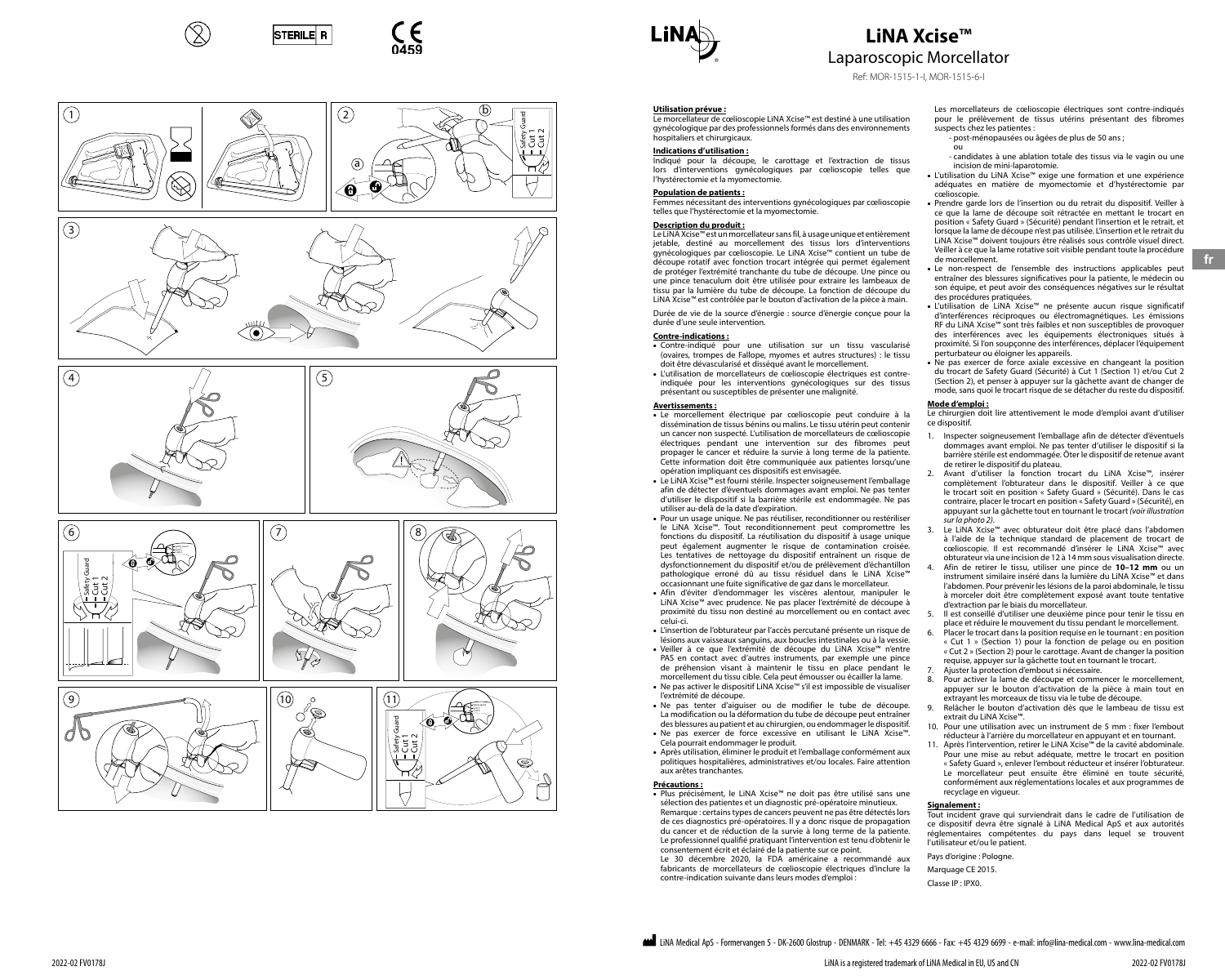











Cut 2 Cut 1 'n



## **LiNA Xcise™ LiNA Xcise™** Morcellatore laparoscopico

Ref: MOR-1515-1-I, MOR-1515-6-

### **Uso previsto:**

Safety Guard .<br>J Cut 2 Il morcellatore laparoscopico LiNA Xcise™ è destinato all'uso ginecologico da parte di professionisti esperti in ambienti ospedalieri e chirurgici.

### **Istruzioni per l'uso:**

Indicato per il taglio, il carotaggio e l'estrazione di tessuto in interventi chirurgici di laparoscopia ginecologica, comprese procedure quali isterectomia e miomectomia.

### **Popolazione di pazienti:**

Donne che necessitano di procedure ginecologiche laparoscopiche come l'isterectomia e la miomectomia.

### **Descrizione del prodotto:**

LiNA Xcise™ è un morcellatore senza fili, completamente monouso, destinato alla morcellazione dei tessuti durante le procedure ginecologiche laparoscopiche. LiNA Xcise™ contiene un tubo di taglio rotante con funzione trocar integrata che protegge inoltre l'estremità affilata del tubo. Per estrarre le strisce di tessuto attraverso il lume del tubo di taglio è necessario utilizzare una pinza o un tenacolo. La funzione di taglio di LiNA Xcise™ è controllata dal pulsante di attivazione sul manipolo.

Durata di vita della fonte di energia: fonte di energia progettata per durare per una sola procedura.

### **Controindicazioni:**

- • Controindicazioni all'uso su tessuti vascolarizzati (ovaie, tube di Falloppio, miomi e altre strutture): il tessuto deve essere devascolarizzato e sezionato prima della morcellazione.
- I morcellatori a motore per laparoscopia sono controindicati negli interventi di chirurgia ginecologica in cui si è certi o si sospetta che il tessuto da morcellare contenga tumori maligni.

### **Avvertenze:**

- La morcellazione laparoscopica a motore può provocare la diffusione di tessuto benigno o maligno. Il tessuto uterino potrebbe contenere particelle tumorali inaspettate. L'uso di morcellatori laparoscopici a motore durante interventi chirurgici sui fibromi potrebbe diffondere le cellule tumorali e diminuire la sopravvivenza a lungo termine delle pazienti. Tale informazione deve essere condivisa con le pazienti quando viene ipotizzato un intervento chirurgico da eseguire con questi dispositivi.
- • LiNA Xcise™ è fornito sterile. Prima dell'uso, ispezionare attentamente la confezione per individuare eventuali danni. Non tentare di utilizzare il dispositivo se la barriera sterile risulta danneggiata. Non utilizzare oltre la data di scadenza.
- Esclusivamente monouso. Non riutilizzare, rigenerare o risterilizzare il dispositivo LiNA Xcise™. Qualsiasi trattamento può impedire il funzionamento di questo dispositivo. Inoltre, il riutilizzo di dispositivi monouso potrebbe aumentare il rischio di contaminazione crociata. I tentativi di pulitura del dispositivo possono causare problemi di funzionamento dello stesso e/o errori durante il prelievo di campioni patologici a causa della presenza di tessuti residui in LiNA Xcise™, che possono causare importanti fughe di gas dal morcellatore.
- Al fine di evitare lesioni agli organi circostanti, prestare attenzione nell'utilizzo di LiNA Xcise™. Non posizionare la punta di taglio in prossimità o a contatto con tessuti che non devono essere sottoposti a morcellazione.
- • L'inserimento dell'otturatore attraverso l'accesso percutaneo comporta il rischio di lesioni ai vasi sanguigni, alle anse intestinali o alla vescica.
- • La punta di taglio di LiNA Xcise™ non deve entrare in contatto con altri strumenti, ad esempio pinze da presa utilizzate per mantenere il tessuto in posizione durante la morcellazione del tessuto bersaglio. La lama potrebbe venire opacizzata o scheggiata.
- • Non attivare il dispositivo LiNA Xcise™ se non è possibile visualizzare la punta di taglio.
- • Non tentare di affilare o modificare il tubo di taglio. Un tubo di taglio modificato o distorto può causare danni alla paziente, al chirurgo o all'attrezzatura.
- Non esercitare una forza eccessiva quando si utilizza LiNA Xcise™. Ciò potrebbe danneggiare il prodotto.
- • Dopo l'uso, smaltire il prodotto e l'imballaggio in conformità alle disposizioni ospedaliere e amministrative e/o alle normative locali vigenti. Fare attenzione ai bordi taglienti.

### **Precauzioni:**

• Nota bene: il dispositivo LiNA Xcise™ deve essere utilizzato previa adeguata selezione della paziente e diagnostica pre-operatoria.

Alcuni tipi di tumore potrebbero non essere rilevabili mediante le procedure diagnostiche pre-operatorie; ciò potrebbe comportare la diffusione del tumore e, di conseguenza, ridurre la sopravvivenza a lungo termine della paziente. È responsabilità del personale professionale addestrato che esegue l'intervento chirurgico ottenere dalle pazienti il consenso scritto informato relativo a tale informazione. Il 30 dicembre 2020 la FDA statunitense ha raccomandato ai produttori di morcellatori a motore laparoscopici di includere la seguente controindicazione nelle proprie Istruzioni per l'uso:

I morcellatori a motore laparoscopici sono controindicati per la rimozione di tessuto uterino contenente fibromi sospetti nelle pazienti:

### - in post-menopausa o con più di 50 anni di età

oppure - candidate per la rimozione di tessuti in blocco per via transvaginale o mediante mini-laparotomia.

- • L'uso di LiNA Xcise™ richiede formazione ed esperienza adeguata nell'esecuzione di miomectomie e isterectomie laparoscopiche.
- • Prestare attenzione durante l'inserimento o l'estrazione del dispositivo. Assicurarsi che la lama di taglio venga retratta portando il trocar nella posizione "Safety Guard" (Protezione di sicurezza) durante l'inserimento e la rimozione e ogni volta che la lama di taglio non è in uso. L'inserimento e la rimozione del dispositivo LiNA Xcise™ deve essere sempre effettuata sotto controllo visivo diretto. Mantenere visibile la lama rotante durante l'intera procedura di morcellazione.
- • La mancata osservanza di tutte le istruzioni applicabili potrebbe provocare lesioni gravi a pazienti, medici o assistenti nonché eventuali effetti avversi sull'esito delle procedure eseguite.
- • L'uso di LiNA Xcise™ non comporta alcun rischio significativo di interferenze reciproche o elettromagnetiche. Le emissioni RF di LiNA Xcise™ sono molto basse e non causano alcuna interferenza alle apparecchiature elettroniche vicine. Se si sospetta un'interferenza, allontanare le apparecchiature che interferiscono o aumentare la distanza tra i dispositivi.

**it**

• Non applicare una forza assiale eccessiva mentre si cambia la posizione del trocar da Safety Guard (Protezione di sicurezza) a Cut 1 (Taglio 1) e/o a Cut 2 (Taglio 2) e tenere la staffa durante il cambio di modalità; la mancata osservanza di queste precauzioni può provocare il distacco del trocar dal resto del dispositivo.

### **Istruzioni per l'uso:**

Il chirurgo è tenuto a leggere attentamente le Istruzioni per l'uso prima di utilizzare questo dispositivo.

- 1. Prima dell'uso, ispezionare attentamente la confezione per individuare eventuali danni. Non tentare di utilizzare il dispositivo se la barriera sterile risulta danneggiata. Prima di estrarre il dispositivo dal vassoio, rimuovere il fermo.
- 2. Prima di utilizzare la funzione trocar di LiNA Xcise™, inserire completamente l'otturatore nel dispositivo. Assicurarsi che il trocar sia in posizione "Safety Guard" (Protezione di sicurezza). In caso contrario, posizionare il trocar nella posizione "Safety Guard" (Protezione di sicurezza) tenendo la staffa e ruotando contemporaneamente il trocar *(vedere l'illustrazione nella figura 2)*.
- 3. Il dispositivo LiNA Xcise™ con otturatore deve essere inserito nell'addome utilizzando la tecnica standard per il posizionamento del trocar laparoscopico. Si consiglia di inserire LiNA Xcise™ con otturatore attraverso un'incisione di 12-14 mm sotto visualizzazione diretta.
- 4. Per rimuovere tessuti, utilizzare una pinza da **10-12 mm** o uno strumento simile inserito nel lume di LiNA Xcise™ e nell'addome. Per evitare lesioni alla parete addominale, il tessuto da sottoporre a morcellazione deve essere totalmente esposto prima di tentare l'estrazione con il morcellatore.
- 5. Si consiglia di utilizzare un secondo paio di pinze da presa per tenere fermo il tessuto e ridurne il movimento durante la morcellazione.
- Portare il trocar nella posizione richiesta ruotandolo in posizione "Cut 1" (Taglio 1) per lo sbucciamento o "Cut 2" (Taglio 2) per il carotaggio. Per cambiare la posizione, tenere la staffa e contemporaneamente ruotare il trocar.
- 7. Regolare la protezione "coreguard" se necessario.
- 8. Per attivare la lama di taglio e iniziare la morcellazione, premere il pulsante di attivazione sul dispositivo manuale mentre i frammenti di tessuto vengono aspirati nel tubo di taglio. 9. Rilasciare il pulsante di attivazione non appena la striscia di tessuto
- viene estratta da LiNA Xcise™.
- 10. Per l'uso con uno strumento da 5 mm: montare il cappuccio riduttore sul retro del morcellatore premendo e ruotando.
- 11. Dopo l'intervento, rimuovere LiNA Xcise™ dalla cavità addominale. Per il corretto smaltimento, ruotare il trocar nella posizione "Safety Guard" (Protezione di sicurezza), rimuovere il cappuccio riduttore e inserire l'otturatore. Il morcellatore può ora essere smaltito in sicurezza secondo i piani di riciclaggio e le ordinanze governative locali.

### **Segnalazioni:**

Qualsiasi incidente grave verificatosi in relazione al dispositivo deve essere segnalato a LiNA Medical ApS e alle autorità competenti del Paese in cui l'utente e/o il paziente risiede.

Paese di origine: Polonia.

Marcatura CE del 2015. Classe IP: IPX0.

LiNA Medical ApS - Formervangen 5 - DK-2600 Glostrup - DENMARK - Tel: +45 4329 6666 - Fax: +45 4329 6699 - e-mail: info@lina-medical.com - www.lina-medical.com

d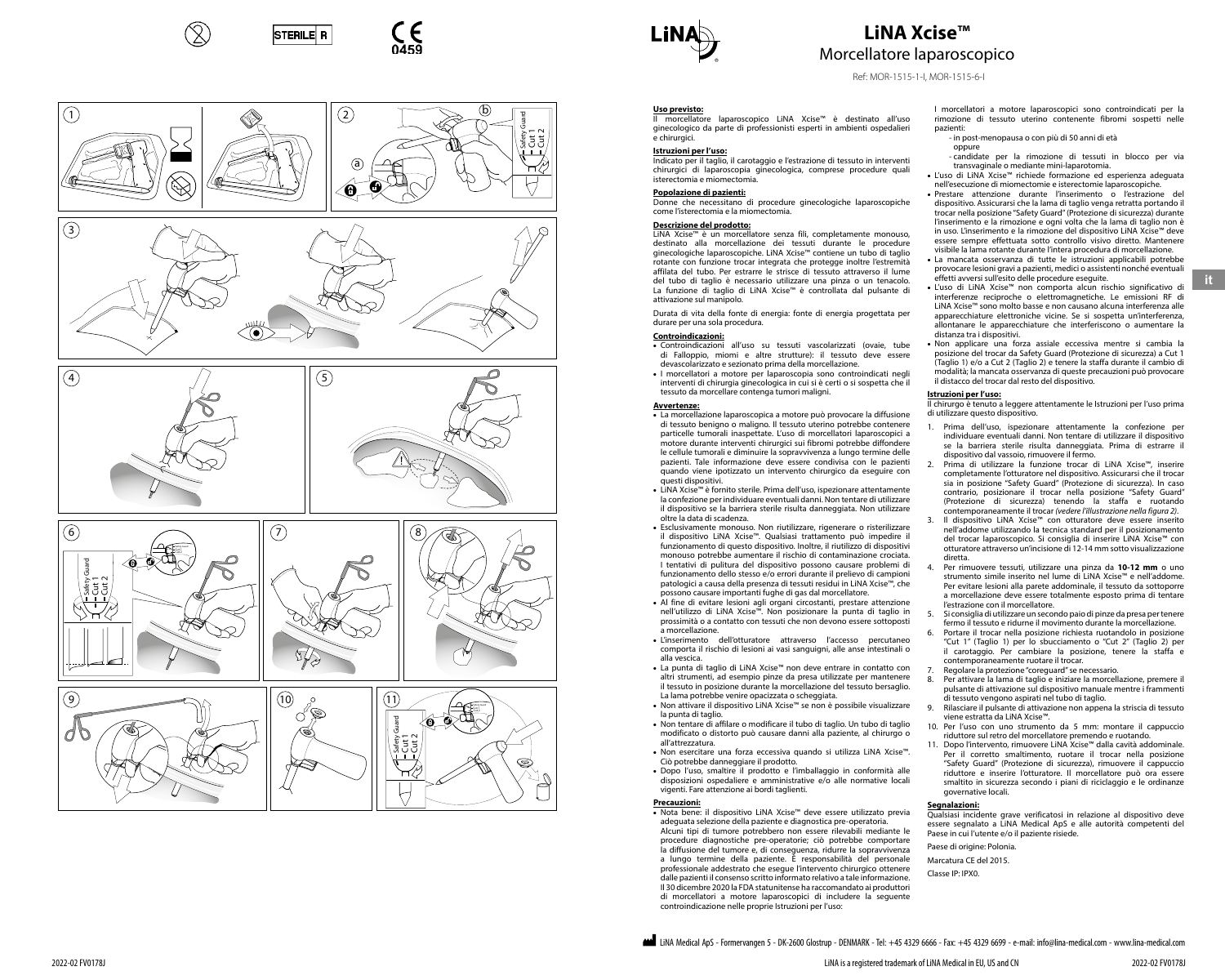

Safety Guard .<br>J Cut 2

'n













## **LiNA Xcise™ LiNA Xcise™**

Morcelador laparoscópico

Ref: MOR-1515-1-I, MOR-1515-6-

### **Uso previsto:**

<u>ecoprenses</u> ginecológico por parte de profesionales capacitados en entornos hospitalarios y quirúrgicos.

### **Indicaciones de uso:**

Indicado para cortar, perforar y extraer tejido en procedimientos laparoscópicos tales como histerectomías miomectomías.

### **Población de pacientes:**

Mujeres que requieren procedimientos ginecológicos laparoscópicos tales como histerectomías y miomectomías.

### **Descripción del producto:**

El LiNA Xcise™ es un morcelador inalámbrico, de un solo uso y totalmente desechable, destinado a la morcelación de tejidos durante procedimientos ginecológicos laparoscópicos. El LiNA Xcise™ contiene un tubo de corte giratorio con función de trocar incorporada que también sirve para proteger el extremo afilado del tubo de corte. Se debe utilizar una pinza de agarre o una pinza de tenáculo para sacar las franjas de tejido a través del lumen del tubo de corte. La función de corte del LiNA Xcise™ se controla mediante el botón de activación de la pieza de mano.

Vida útil de la fuente de energía: fuente de energía diseñada para durar un solo procedimiento.

### **Contraindicaciones:**

- • Contraindicaciones de uso en tejido vascularizado (ovarios, trompas de Falopio, miomas y otras estructuras): el tejido debe ser desvascularizado y diseccionado antes de la morcelación.
- • Los morceladores de potencia laparoscópica están contraindicados en aquellas cirugías ginecológicas en las que se sabe o se sospecha que el tejido que se va a morcelar contiene malignidad.

### **Advertencias:**

- • La morcelación de potencia laparoscópica puede conducir a la diseminación de tejido benigno o maligno. El tejido uterino puede contener un cáncer insospechado. El uso de morceladores de potencia laparoscópica durante la cirugía de fibromas puede propagar el cáncer y disminuir la supervivencia a largo plazo de los pacientes. Se debe compartir esta información con los pacientes cuando se considere la posibilidad de realizar una cirugía con el uso de estos dispositivos.
- El LiNA Xcise™ se proporciona estéril. Inspeccione detenidamente el embalaje para detectar cualquier daño antes de su uso. No intente utilizar el dispositivo si la barrera estéril está dañada. No lo use una vez
- pasada la fecha de caducidad. • Para un solo uso. No reutilice, reprocese ni reesterilice el dispositivo LiNA Xcise™. Cualquier procesamiento adicional puede impedir el funcionamiento de este dispositivo. La reutilización de dispositivos de un solo uso también puede aumentar el riesgo de contaminación cruzada. Si se intenta limpiar el dispositivo se corre el riesgo de que el dispositivo funcione mal o de que se recoja una muestra de patología errónea debido a la presencia de tejido residual en LiNA Xcise™, lo que provocaría una fuga significativa de gas a través del morcelador.
- Para evitar lesiones en las vísceras circundantes, manipule el LiNA Xcise™ con precaución. No coloque la punta de corte cerca o en contacto con tejido que no esté destinado a morcelarse.
- • Al insertar el obturador a través del acceso percutáneo, existe el riesgo de dañar los vasos sanguíneos, las asas intestinales o la vejiga.
- • Asegúrese de que la punta de corte del LiNA Xcise™ no esté en contacto con otros instrumentos mientras se morcela el tejido objetivo: por ejemplo, con pinzas de agarre destinadas a mantener el tejido en su lugar. Puede causar que la cuchilla se desafile o se parta.
- • No active el LiNA Xcise™ si no puede ver la punta de corte.
- • No intente afilar o modificar el tubo de corte. Un tubo de corte modificado o deformado puede provocar daños en el paciente, el cirujano o el equipo.
- • No ejerza una fuerza excesiva al utilizar LiNA Xcise™. Esto podría dañar el producto.
- • Tras el uso del dispositivo, se han de eliminar tanto el producto como su embalaje de acuerdo con las normas del hospital, de la administración y del gobierno local. Tenga cuidado con los bordes afilados.

### **Precauciones:**

<u>• Para mayor aclaración, no se debe utilizar el LiNA Xcise™ sin una</u> selección adecuada de los pacientes y diagnósticos preoperatorios. Tenga en cuenta que ciertos tipos de cáncer pueden no ser detectables en tales diagnósticos preoperatorios, lo que podría conducir a la propagación del cáncer y, por lo tanto, reducir potencialmente la supervivencia a largo plazo del paciente. El profesional capacitado que realice la cirugía es el responsable de obtener el consentimiento informado por escrito del paciente sobre esta información.

El 30 de diciembre de 2020, la FDA de EE. UU (Administración de Alimentos y Medicamentos de los Estados Unidos) recomendó a los fabricantes de morceladores de potencia laparoscópica que incluyeran la siguiente contraindicación en sus instrucciones de uso:

Los morceladores de potencia laparoscópica están contraindicados para la extracción de tejido uterino que contenga posibles fibromas en pacientes que sean:

- posmenopáusicas o mayores de 50 años,

- o candidatas para la extirpación de tejido en bloque a través de la vagina o mediante una incisión de minilaparotomía.
- • Para usar el LiNA Xcise™, es importante conocer el producto y tener experiencia a la hora de realizar miomectomías e histerectomías laparoscópicas.
- • Tenga cuidado al insertar o extraer el dispositivo. Asegúrese de que la cuchilla de corte esté retraída poniendo el trocar en la posición de «Safety Guard (Protección de seguridad)» durante la inserción y la extracción y siempre que la cuchilla de corte no esté en uso activo. La inserción y extracción del LiNA Xcise™ deben realizarse siempre bajo control visual directo. Mantenga la cuchilla giratoria visible durante todo el procedimiento de morcelación.
- $\bullet$  Si no se siguen de forma estricta las instrucciones aplicables, el paciente, el médico o los asistentes podrían sufrir lesiones significativas, además de producirse un efecto adverso en el resultado de los procedimientos realizados.
- El uso del LiNA Xcise™ no presenta ningún riesgo significativo de interferencia recíproca o electromagnética. Las emisiones de radiofrecuencia del LiNA Xcise™ son muy bajas y es improbable que causen interferencia alguna en los equipos electrónicos cercanos. Si se sospecha que hay interferencia, aleje el equipo interferente o aumente la distancia entre los dispositivos.

**es**

• No utilice una fuerza axial excesiva al cambiar la posición del trocar, de Safety Guard (Protección de seguridad) a Cut 1 (Corte 1) o Cut 2 (Corte 2), y recuerde sujetar el soporte antes de cambiar el modo, ya que no hacerlo puede provocar que el trocar se desprenda del resto del dispositivo.

### **Instrucciones de uso:**

El cirujano debe leer cuidadosamente las instrucciones de uso antes de usar este dispositivo.

- 1. Inspeccione detenidamente el embalaje para detectar cualquier daño antes de su uso. No intente utilizar el dispositivo si la barrera estéril está dañada. Antes de sacar el dispositivo de la bandeja, quite el retenedor.
- 2. Antes de usar la función de trocar del LiNA Xcise™, inserte el obturador completamente en el dispositivo. Asegúrese de que el trocar se coloca en la posición de «Safety Guard (Protección de seguridad)». Si no es así, coloque el trocar en la posición «Safety Guard (Protección de seguridad)» sujetando el soporte y luego gire simultáneamente el trocar *(ver ilustración en la imagen 2)*.
- 3. El LiNA Xcise™ con obturador debe colocarse en el abdomen mediante la técnica estándar para la colocación de trocares laparoscópicos. Se recomienda insertar el LiNA Xcise™ con obturador a través de una incisión de 12-14 mm bajo visualización directa.
- 4. Para extraer el tejido, utilice una pinza de **10-12 mm** o un instrumento similar insertado a través del lumen del LiNA Xcise™ y en el abdomen. Para evitar lesiones en la pared abdominal, el tejido que se va a morcelar debe estar completamente expuesto antes de intentar extraerlo mediante el morcelador.
- 5. Se recomienda utilizar un segundo par de pinzas de agarre para mantener el tejido en su lugar y reducir el movimiento del tejido durante la morcelación.
- 6. Coloque el trocar en la posición pertinente girándolo hasta la posición de corte: «Cut 1 (Corte 1)» para la función de pelado o «Cut 2 (Corte 2)» para la función de perforado. Antes de cambiar la posición pertinente, sujete el soporte y simultáneamente gire el trocar.
- 7. Ajuste la protección si es necesario.
- Para activar la cuchilla de corte y comenzar a morcelar, presione el botón de activación en la pieza de mano mientras saca los fragmentos de tejido a través del tubo de corte.
- 9. Suelte el botón de activación tan pronto como se extraiga la franja de tejido del LiNA Xcise™.
- 10. Para usarlo con un instrumento de 5 mm: monte la tapa reductora en la parte trasera del morcelador con un movimiento de presión y giro.
- 11. Después de la intervención, retire el LiNA Xcise™ de la cavidad abdominal. Para su correcta eliminación, gire el trocar hasta la posición de «Safety Guard (Protección de seguridad)», retire la tapa reductora e inserte el obturador. Ahora el morcelador puede desecharse de forma segura, de acuerdo con las especificaciones de la normativa administrativa y los planes de reciclaje locales.

### **Notificación:**

Cualquier incidente grave que se haya producido en relación con el dispositivo deberá ser comunicado a LiNA Medical ApS y a la autoridad reguladora competente del país en el que esté establecido el usuario o el paciente.

País de origen: Polonia.

Marcado CE 2015.

Índice de protección: IPX0.

d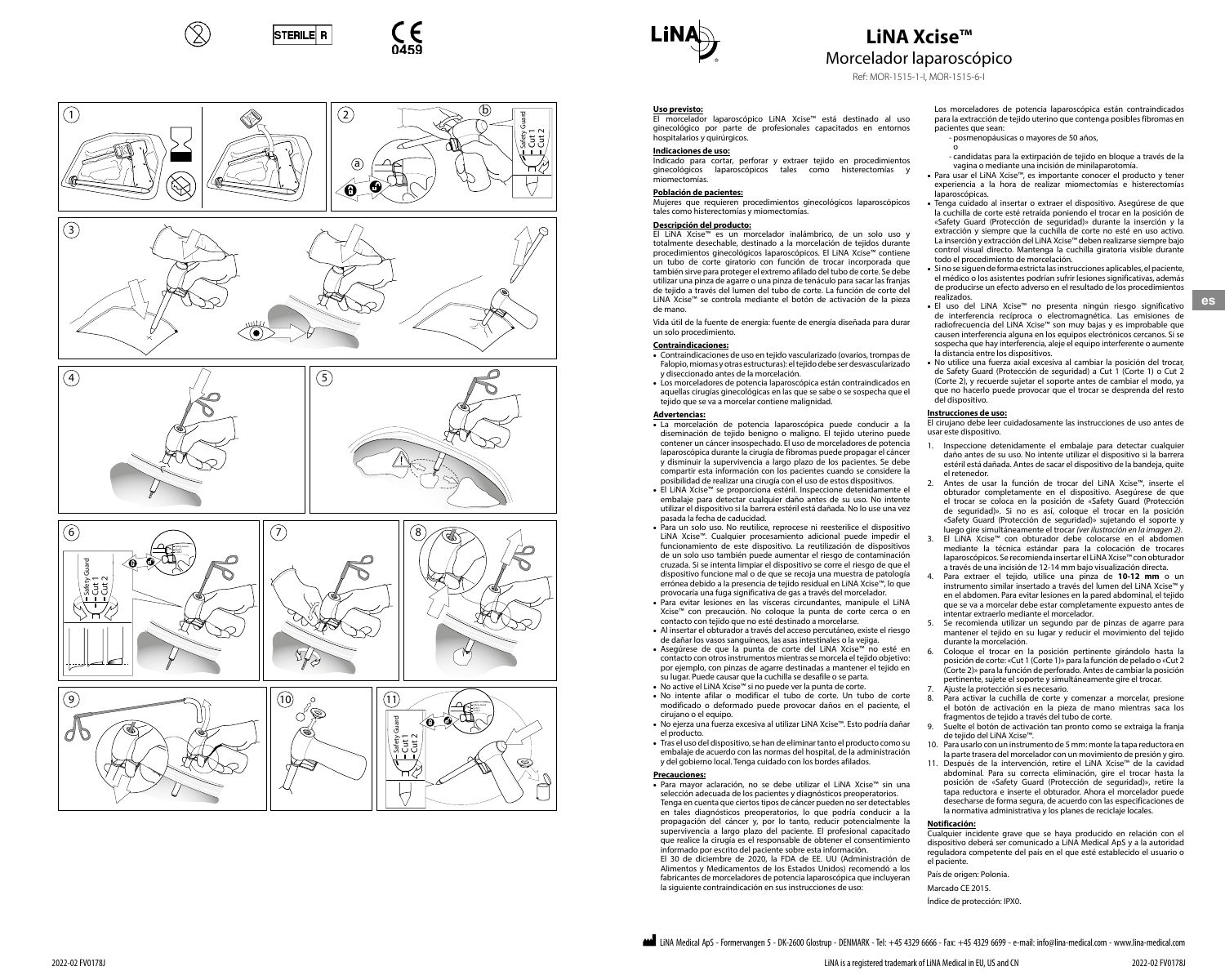













## **LiNA Xcise™** Laparoscopic Morcellator

Ref: MOR-1515-1-I, MOR-1515-6-

### **Utilização prevista:**

O morcelador laparoscópico LiNA Xcise™ destina-se à utilização ginecológica por profissionais qualificados em ambientes hospitalares e cirúrgicos.

### **Indicações de utilização:** Indicado para cortar, segregar e extrair tecido em procedimentos

ginecológicos laparoscópicos, como histerectomia e miomectomia. **População de pacientes:** Mulheres que necessitem de procedimentos ginecológicos laparoscópicos, como histerectomia e miomectomia.

**Descrição do produto:**

O LiNA Xcise™ é um morcelador sem fios, de utilização única e totalmente descartável destinado à morcelação de tecidos durante procedimentos ginecológicos laparoscópicos. O LiNA Xcise™ contém um tubo de corte rotativo com função de trocarte integrada que também serve para proteger a extremidade afiada do tubo de corte. Deve ser utilizada uma pinça ou um tenáculo para extrair as tiras de tecido através do lúmen do tubo de corte. A função de corte do LiNA Xcise™ é controlada pelo botão de ativação na peça manual.

Vida útil da fonte de energia: fonte de energia concebida para utilização em apenas um procedimento.

### **Contraindicações:**

- • Contraindicações para utilização em tecido vascularizado (ovários, trompas de Falópio, miomas e outras estruturas): o tecido deve ser desvascularizado e dissecado antes da morcelação.
- • Os morceladores laparoscópicos a energia são contraindicados em cirurgias ginecológicas nas quais se sabe ou se suspeita de que o tecido a morcelar contém malignidade.

### **Avisos:**

- • A morcelação laparoscópica a energia pode levar à disseminação de tecido benigno ou maligno. O tecido uterino pode conter cancro inesperado. A utilização de morceladores laparoscópicos a energia durante uma cirurgia fibrosa pode espalhar o cancro e diminuir a possibilidade de sobrevivência dos pacientes a longo prazo. Esta informação deve ser partilhada com os pacientes quando considerar a realização de cirurgia recorrendo à utilização destes dispositivos.
- • O LiNA Xcise™ é fornecido esterilizado. Verifique cuidadosamente se a embalagem apresenta danos antes de utilizar. Não tente utilizar o dispositivo se a barreira estéril estiver danificada. Não utilize o dispositivo após o fim da data de validade.
- • Produto descartável. Não reutilize, reprocesse ou reesterilize o LiNA Xcise™. Qualquer reprocessamento pode impedir o bom funcionamento deste dispositivo. A reutilização de dispositivos descartáveis pode também aumentar o risco de contaminação cruzada. As tentativas de limpeza do dispositivo resultam num risco de avaria do dispositivo e/ou colheita incorreta de amostras para patologia devido à presença de tecido residual no LiNA Xcise™, causando fugas de gás significativas através do morcelador.
- • De forma a evitar lesões nas vísceras circundantes, tenha cuidado durante a manipulação do LiNA Xcise™. Não coloque a ponta de corte próximo ou em contacto com tecido que não se destine a morcelação.
- • Ao introduzir o obturador através do acesso percutâneo, existe o risco de ocorrência de lesões nos vasos sanguíneos, nas alças intestinais ou na bexiga.
- • Certifique-se de que a ponta de corte do LiNA Xcise™ não se encontra em contacto com outros instrumentos, como pinças que fixam o tecido durante a morcelação. Tal poderá causar o enfraquecimento/desgaste da lâmina.
- • Não ligue o LiNA Xcise™ se não for possível visualizar a ponta de corte.
- • Não tente afiar ou modificar o tubo de corte. Um tubo de corte modificado ou distorcido pode resultar em danos no paciente, no cirurgião ou no equipamento.
- Não aplique força excessiva durante a utilização do LiNA Xcise™. Tal poderá danificar o produto.
- • Depois da sua utilização, elimine o produto e a respetiva embalagem de acordo com as políticas hospitalares, administrativas e/ou do governo local. Tenha em atenção as extremidades pontiagudas.

### **Precauções:**

Cut 2 Cut 1 'n

Safety Guard .<br>J Cut 2

> <u>• estruções.</u><br>Para um maior esclarecimento, o LiNA Xcise™ não deve ser utilizado sem a seleção adequada dos pacientes e dos diagnósticos pré-operatórios. Tenha em consideração que determinados tipos de cancro podem não ser detetáveis nos diagnósticos pré-operatórios, podendo levar, potencialmente, à propagação do cancro e diminuindo, assim, a possibilidade de sobrevivência do paciente a longo prazo. O profissional qualificado que realizará a cirurgia é responsável pela obtenção do consentimento informado por escrito do paciente relativamente a esta informação.

> A 30 de dezembro de 2020, a FDA dos EUA recomendou aos fabricantes de morceladores laparoscópicos a energia que incluíssem a seguinte contraindicação nas suas instruções de utilização:

Os morceladores laparoscópicos a energia são contraindicados para a remoção de tecido uterino que apresente suspeita de miomas em pacientes:

- que se encontrem em período pós-menopausa ou tenham mais de 50 anos,
- ou — que sejam candidatos para a remoção de tecido em bloco através da vagina ou de uma incisão por minilaparotomia.
- • A utilização do LiNA Xcise™ requer formação e experiência adequadas relativamente à execução de histerectomias e miomectomias laparoscópicas.
- • Tenha cuidado durante a introdução ou remoção do dispositivo. Certifique-se de que a lâmina de corte é retraída, colocando o trocarte na posição «Safety Guard» (Proteção de segurança) durante a sua introdução e remoção e sempre que a lâmina não esteja a ser utilizada. A introdução e remoção do LiNA Xcise™ devem ser sempre executadas sob controlo visual direto. Mantenha a lâmina rotativa visível durante todo o procedimento de morcelação.
- • Se as instruções aplicáveis não forem cumpridas na íntegra, podem ocorrer lesões significativas no paciente, no médico ou nos assistentes, assim como efeitos adversos no resultado dos procedimentos realizados. • A utilização do LiNA Xcise™ não representa qualquer risco significativo

**pt**

- de interferência recíproca ou eletromagnética. As emissões de RF do LiNA Xcise™ são muito baixas e não são suscetíveis de causar qualquer interferência em equipamentos eletrónicos nas proximidades. Se suspeitar de interferência, afaste o equipamento interferente ou aumente a distância entre os dispositivos.
- • Não utilize força axial excessiva durante a alteração da posição do trocarte de Safety Guard (Proteção de segurança) para Cut 1 (Corte 1) e/ou Cut 2 (Corte 2) e lembre-se de segurar o suporte antes de alterar o modo de funcionamento, uma vez que a não observância destas instruções pode levar à separação do trocarte do resto do dispositivo.

### **Instruções de utilização:**

O cirurgião deve ler atentamente as instruções de utilização antes de utilizar este dispositivo.

- 1. Verifique cuidadosamente se a embalagem apresenta danos antes de utilizar. Não tente utilizar o dispositivo se a barreira estéril estiver danificada. Antes de remover o dispositivo do tabuleiro, remova o retentor.
- 2. Antes de utilizar a função de trocarte do LiNA Xcise™, introduza totalmente o obturador no dispositivo. Certifique-se de que o trocarte se encontra na posição «Safety Guard» (Proteção de segurança). Caso contrário, coloque o trocarte na posição «Safety Guard» (Proteção de segurança), segurando o suporte e, simultaneamente, rodando o trocarte *(consulte a ilustração na Figura 2)*.
- 3. O LiNA Xcise™ com obturador deve ser introduzido no abdómen utilizando uma técnica padrão para a colocação de trocarte laparoscópico. É recomendado que introduza o LiNA Xcise™ com obturador através de uma incisão de 12–14 mm sob visualização direta.
- 4. Para remover o tecido, utilize uma pinça de **10–12 mm** ou um instrumento semelhante introduzido através do lúmen do LiNA Xcise™ e para o interior do abdómen. Para evitar lesões na parede abdominal, o tecido a morcelar deve estar completamente exposto antes de tentar extraí-lo através do morcelador.
- 5. É recomendado que utilize um segundo par de pinças para fixar o tecido e reduzir o movimento do mesmo durante a morcelação.
- 6. Coloque o trocarte na posição necessária, rodando o trocarte para a posição de corte: «Cut 1» (Corte 1) para a função de descasque e «Cut 2» (Corte 2) para a função de segregação. Antes de alterar a posição pretendida, segure o suporte e rode simultaneamente o .<br>trocarte.
- Ajuste a proteção central, se necessário.
- Para ativar a lâmina de corte e iniciar a morcelação, prima o botão de ativação na peça manual enquanto puxa os pedaços de tecido através do tubo de corte.
- 9. Solte o botão de ativação assim que a tira de tecido for extraída do LiNA Xcise™.
- 10. Para utilização com um instrumento de 5 mm: monte a tampa do redutor na parte traseira do morcelador com um movimento de pressão e rotação.
- 11. Após a cirurgia, remova o LiNA Xcise™ da cavidade abdominal. Para uma eliminação adequada, rode o trocarte para a posição «Safety Guard» (Proteção de segurança), remova a tampa do redutor e introduza o obturador. O morcelador pode agora ser eliminado em segurança, de acordo com as normas e os planos de reciclagem locais em vigor.

### **Comunicação:**

Qualquer incidente grave que ocorra com o dispositivo deverá ser comunicado à LiNA Medical ApS e à autoridade reguladora competente do país de residência do utilizador e/ou do paciente.

País de origem: Polónia.

Marcação CE 2015.

Classe IP: IPX0.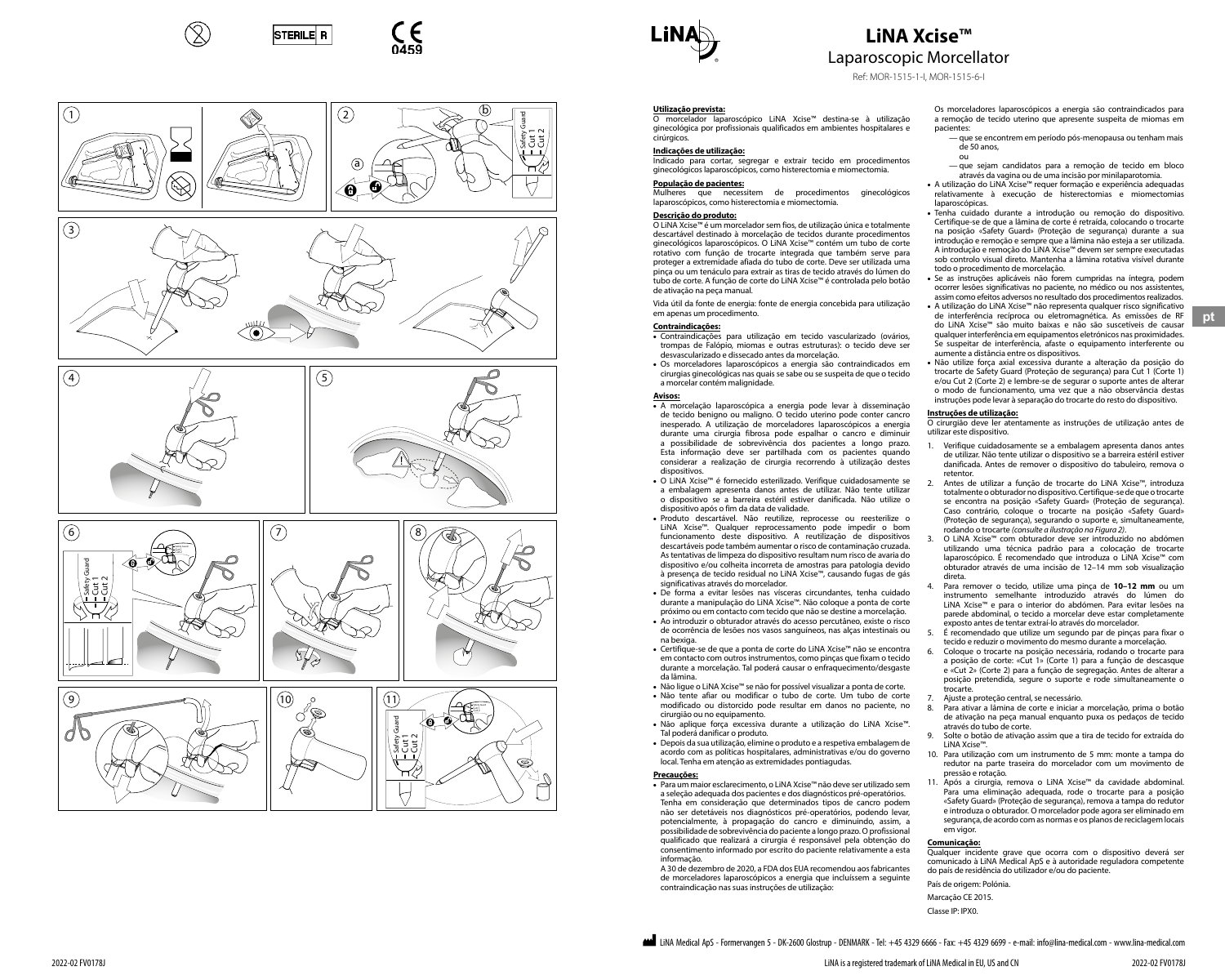













## **LiNA Xcise™** Laparoscopic Morcellator

Ref: MOR-1515-1-I, MOR-1515-6-

### **Určené použití:**

Safety Guard .<br>J Cut 2

'n

Laparoskopický morcelátor LiNA Xcise™ je určený pro použití školenými specialisty v oboru gynekologie a používá se v nemocničním a chirurgickém prostředí.

### **Indikace k použití:**

Nástroj je indikován pro řezání, vyřezávání (coring) a extrakci tkání při laparoskopických gynekologických zákrocích, například při hysterektomii nebo myomektomii.

### **Populace pacientů:**

Ženy vyžadující laparoskopický gynekologický zákrok, například hysterektomii nebo myomektomii.

### **Popis výrobku:**

Nástroj LiNA Xcise™ je bezdrátový, jednorázový a jednoúčelový morcelátor, určený pro morcelaci tkání při laparoskopických gynekologických zákrocích. Nástroj LiNA Xcise™ obsahuje rotační řeznou trubku s integrovanou funkcí trokaru, která také slouží k ochraně ostrého konce řezné trubky. K vytahování pruhů tkáně přes lumen řezné trubky je nutné použít kleště (grasper nebo tenaculum forceps). Funkce řezání nástroje LiNA Xcise™ je ovládána aktivačním tlačítkem umístěným na držadle.

Životnost zdroje energie: Zdroj energie je navržen tak, aby vydržel dodávat energii pouze po dobu jednoho zákroku.

### **Kontraindikace:**

- • Kontraindikace pro použití na vaskularizované tkáni (vaječníky, vejcovody, myomy a další struktury): tkáň je nutné před morcelací devaskularizovat a provést disekci.
- • Laparoskopické elektricky poháněné morcelátory jsou kontraindikovány v případě gynekologických zákroků, pokud je tkáň, na které má být provedena morcelace, postižena malignitou nebo existuje podezření na přítomnost malignity.

### **Varování:**

- <u>• Laparoskopická morcelace s využitím elektricky poháněného</u> nástroje může způsobit diseminaci benigní nebo maligní tkáně. Tkáň dělohy může obsahovat nesuspektní onkologické postižení. Používání laparoskopických morcelátorů při chirurgických zákrocích na fibroidech může způsobit šíření rakoviny a zkrátit dobu přežití pacientů. Tyto informace je nutné sdělit pacientům v případě zvažování chirurgického zákroku pomocí těchto nástrojů.
- • Nástroj LiNA Xcise™ je dodáván ve sterilním stavu. Před použitím si pečlivě prohlédněte obal a zkontrolujte, zda není poškozený. Nepoužívejte nástroj, pokud došlo k porušení sterilní bariéry. Nepoužívejte po uplynutí data exspirace.
- • Pouze pro jedno použití. Nástroj LiNA Xcise™ nesmí být používán a zpracováván opakovaně ani opakovaně sterilizován. Jakékoliv opakované zpracování může mít nepříznivý vliv na funkci tohoto nástroje. Opakované použití prostředků určených pro jedno použití může vést ke zvýšení rizika křížové kontaminace. Snahy o vyčištění nástroje mají za následek riziko jeho selhání a/nebo chybného odběru patologického vzorku způsobeného zbytkem tkáně v nástroji LiNA Xcise™ a značného úniku plynu přes morcelátor.
- • Abyste předešli poranění okolních útrob, postupujte při manipulaci s nástrojem LiNA Xcise™ opatrně. Neumisťujte řezné ostří do blízkosti nebo do kontaktu s tkání, na které nemá být prováděna morcelace. • Při vkládání obturátoru skrze perkutánní přístup hrozí riziko poranění
- krevních cév, střevních kliček nebo močového měchýře. • Dbejte, aby se řezné ostří nástroje LiNA Xcise™ nedostalo do kontaktu
- s jiným nástrojem, například úchopnými kleštěmi používanými k přidržování tkáně při morcelaci cílové tkáně. Mohlo by dojít ke ztupení/odštípnutí nože.
- • Neaktivujte nástroj LiNA Xcise™, není-li vidět řezné ostří.
- • Nepokoušejte se brousit ani upravovat řeznou trubku. Upravená nebo deformovaná řezná trubka může způsobit poranění pacienta či
- chirurga nebo poškození nástroje. • Při používání nástroje LiNA Xcise™ nevyvíjejte příliš velkou sílu. Mohlo by dojít k poškození výrobku.
- • Po použití odhoďte výrobek a jeho obal do odpadu v souladu se směrnicemi daného zdravotnického zařízení, místními správními předpisy a/nebo místními národními směrnicemi. Dávejte pozor na .<br>ostré hrany.

### **Bezpečnostní opatření:**

<u>• Fro větší srozumitelnost upozorňujeme</u>, že nástroj LiNA Xcise™ nesmí být používán bez odpovídajícího výběru pacienta a předoperačního vyšetření.

Upozorňujeme, že některé typy rakoviny nemusí být při předoperačním vyšetření odhalitelné a to může vést k rozšíření rakoviny a potenciálnímu zkrácení doby přežití pacienta. Školený specialista provádějící chirurgický zákrok je odpovědný za získání písemného informovaného souhlasu pacienta s těmito informacemi. 30. prosince 2020 Úřad pro kontrolu potravin a léčiv v USA doporučil výrobcům laparoskopických elektricky poháněných morcelátorů, aby do návodu k použití vložili následující kontraindikaci:

Použití laparoskopických elektricky poháněných morcelátorů je kontraindikováno pro odstraňování děložní tkáně obsahující suspektní fibroidy u pacientek, které:

– jsou po menopauze nebo ve věku nad 50 let,

nebo – jsou kandidátkami na en bloc odstranění tkáně přes vaginu

- nebo prostřednictvím minilaparotomického naříznutí. • Použití nástroje LiNA Xcise™ vyžaduje odpovídající výcvik a zkušenosti
- s prováděním laparoskopické myomektomie a hysterektomie. • Při vkládání a vyjímání nástroje buďte opatrní. Během vkládání
- a vyjímání nástroje a vždy, když není řezné ostří aktivně používáno, zasuňte ostří přepnutím trokaru do polohy "Safety Guard" ("Ochranný kryt") pro zabezpečení nástroje. Vkládání a vyjímání nástroje LiNA Xcise™ je nutné vždy provádět s přímou vizuální kontrolou. V průběhu celého morcelačního zákroku musí být rotační ostří viditelné.
- • Nedodržení všech příslušných pokynů může vést ke značnému poranění pacienta, lékaře nebo dalších přítomných osob a může mít nepříznivý vliv na výsledek prováděných zákroků.
- • Použití nástroje LiNA Xcise™ nepředstavuje žádné významné riziko vzájemného nebo elektromagnetického rušení. Emise vysokofrekvenčního záření nástroje LiNA Xcise™ jsou velmi nízké a pravděpodobnost způsobení jakéhokoli rušení elektronických zařízení umístěných v blízkosti nástroje je velmi malá. Při podezření na rušení přesuňte rušící zařízení jinam nebo zvětšete vzdálenost mezi zařízeními.

**cs**

Při změně nastavení trokaru z funkce Safety Guard (Ochranný Kryt) na funkci řezání Cut 1 (Řez 1) nebo Cut 2 (Řez 2) nevyvíjejte nadměrnou axiální sílu a nezapomeňte před přepnutím režimu uchopit držák, protože nedodržení tohoto pokynu může vést k oddělení trokaru od zbývající části nástroje.

### **Návod k použití:**

Chirurg si musí před použitím tohoto nástroje pečlivě přečíst návod k použití.

- 1. Před použitím si pečlivě prohlédněte obal a zkontrolujte, zda není poškozený. Nepoužívejte nástroj, pokud došlo k porušení sterilní bariéry. Před vyjmutím nástroje z tácu sejměte úchyt.
- 2. Před použitím funkce trokaru na nástroji LiNA Xcise™ vložte obturátor zcela do nástroje. Dbejte, aby byl trokar přepnutý do polohy "Safety Guard" ("Ochranný kryt") pro zabezpečení nástroje. Není-li tomu tak, přepněte trokar do polohy "Safety Guard" ("Ochranný kryt") pro zabezpečení nástroje podržením v držáku a současným otočením trokaru *(viz obrázek 2)*.
- 3. Nástroj LiNA Xcise™ s obturátorem se vkládá do břišní dutiny pomocí standardní techniky laparoskopického umístění trokaru. Doporučujeme vkládat nástroj LiNA Xcise™ s obturátorem skrze řez o délce 12–14 mm s přímou vizuální kontrolou.
- 4. K vytahování tkáně použijte kleště velikosti **10–12 mm** nebo podobný nástroj, který vložíte do břišní dutiny skrze lumen nástroje LiNA Xcise™. Abyste předešli poranění břišní stěny, musí být tkáň určená k morcelaci před pokusem o její extrakci přes morcelátor zcela odhalena.
- 5. Doporučujeme použít druhý pár úchopných kleští k podržení tkáně a omezení jejích pohybů při morcelaci.
- 6. Přepněte trokar do požadované polohy jeho otočením do polohy pro řezání: "Cut 1" ("Řez 1") pro funkci ořezávání vrstev nebo "Cut 2" ("Řez 2") pro funkci vyřezávání. Před přepnutím do požadované polohy podržte držák a současně otočte trokar.
- 7. V případě potřeby upravte ochranu jádra.
- 8. Pro aktivaci řezného ostří a zahájení morcelace stiskněte aktivační tlačítko na držadle a současně tahejte kousky tkáně skrze řeznou trubku.
- 9. Jakmile je pruh tkáně extrahován z nástroje LiNA Xcise™, uvolněte aktivační tlačítko.
- 10. V případě použití s nástrojem velikosti 5 mm: Namontujte redukční kryt na zadní stranu morcelátoru současným zatlačením a otočením.
- 11. Po provedení chirurgického zákroku vyjměte nástroj LiNA Xcise™ z břišní dutiny. Pro účely správné likvidace otočte trokar do polohy "Safety Guard" ("Ochranný kryt") pro zabezpečení nástroje, sejměte redukční kryt a vložte obturátor. Morcelátor je poté možné bezpečně odhodit do odpadu v souladu s místními předpisy a plány recyklace.

### **Ohlašování:**

Jakýkoliv nežádoucí incident, ke kterému došlo v souvislosti s výrobkem, je třeba nahlásit společnosti LiNA Medical ApS a kompetentnímu regulačnímu úřadu země, ve které je uživatel a/nebo pacient zaregistrován.

Země původu: Polsko.

- Označení CE 2015.
- Stupeň krytí: IPX0.

đ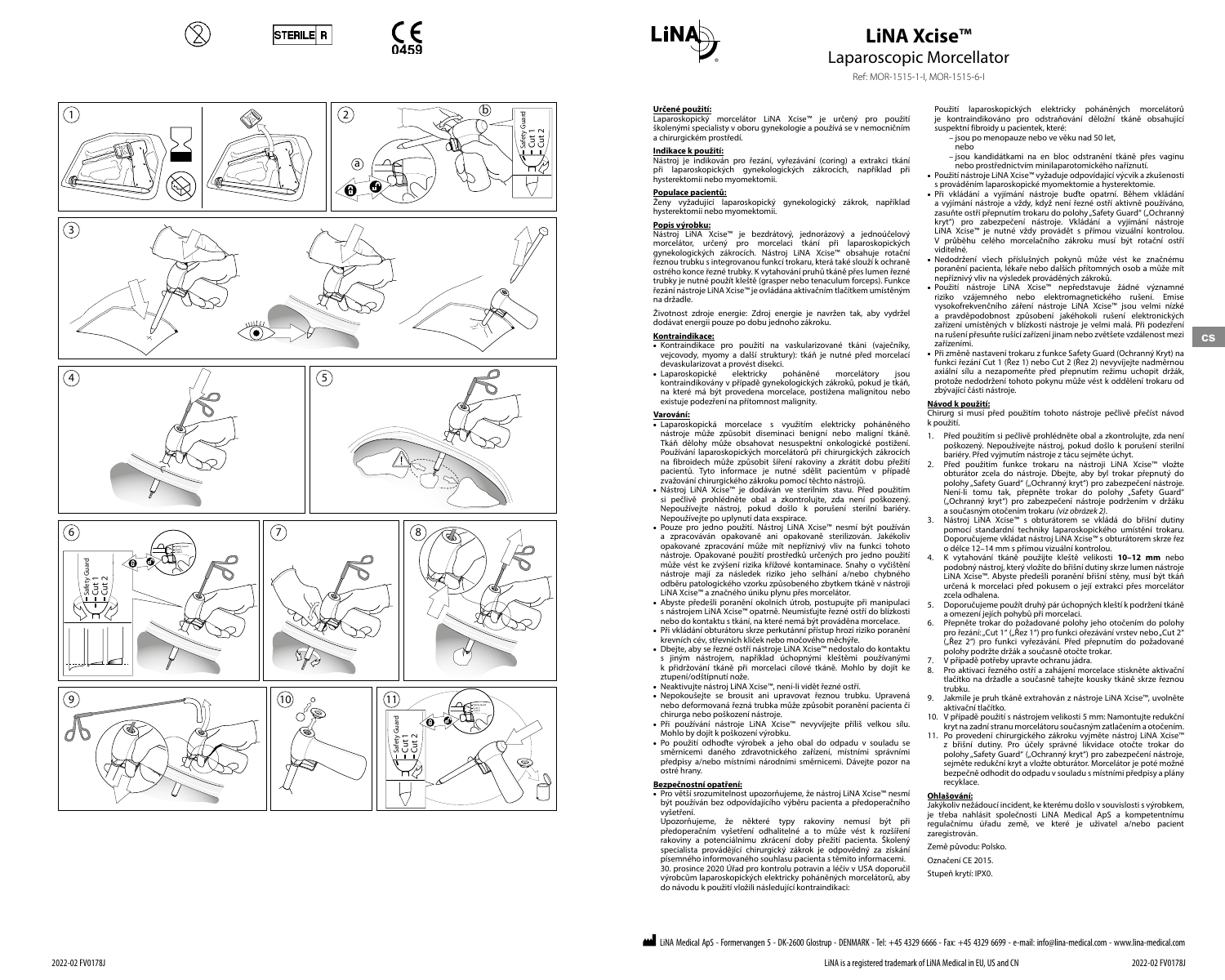

Safety Guard .<br>J Cut 2

Cut 2 Cut 1 'n

م<br>U Cut 2













## **LiNA Xcise™ LiNA Xcise™**

Laparoskopický morcelátor

Ref: MOR-1515-1-I, MOR-1515-6-I

### **Určené použitie:**

Laparoskopický morcelátor LiNA Xcise™ je určený na gynekologické použitie vyškolenými odborníkmi v nemocničnom a chirurgickom prostredí.

### **Indikácie na použitie:**

Určené na rezanie, vykrajovanie a extrakciu tkaniva pri laparoskopických gynekologických zákrokoch, ako je hysterektómia a myomektómia.

### **Populácia pacientov:**

Ženy vyžadujúce laparoskopické gynekologické zákroky, ako je hysterektómia a myomektómia.

### **Opis výrobku:**

LiNA Xcise™ je bezdrôtový, plne jednorazový morcelátor na jedno použitie určený na morceláciu tkaniva počas laparoskopických gynekologických zákrokov. LiNA Xcise™ obsahuje rotujúcu rezaciu trubicu so zabudovanou funkciou trokáru, ktorá slúži aj na ochranu ostrého konca rezacej trubice. Na vytiahnutie prúžkov tkaniva cez lúmen rezacej trubice sa musí použiť grasper alebo tenákulum. Funkcia rezania pomôcky LiNA Xcise™ sa ovláda aktivačným tlačidlom na rukoväti.

Životnosť zdroja energie: Zdroj energie určený len na jeden zákrok. **Kontraindikácie:**

- 
- • Kontraindikácie na použitie na vaskularizovanom tkanive (vaječníky, vajíčkovody, myómy a iné štruktúry): tkanivo musí byť pred morceláciou devaskularizované a oddelené.
- • Laparoskopické morcelátory s napájaním sú kontraindikované pri gynekologických chirurgických zákrokoch, pri ktorých je známe alebo existuje podozrenie, že tkanivo, ktoré sa má morcelovať, obsahuje malignitu.

### **Výstrahy:**

- • Laparoskopická morcelácia s napájaním môže viesť k diseminácii benígneho alebo malígneho tkaniva. Maternicové tkanivo môže obsahovať nepredpokladané nádorové tkanivo. Používanie laparoskopických morcelátorov s napájaním počas operácie myómov môže rozšíriť nádorové tkanivo a znížiť dlhodobé prežitie pacientov. Tieto informácie musia byť pacientkam poskytnuté pri zvažovaní chirurgického zákroku s použitím týchto pomôcok.
- • Pomôcka LiNA Xcise™ sa dodáva sterilná. Pred použitím pomôcky starostlivo skontrolujte, či obal nie je poškodený. Pomôcku nepoužívajte, ak je poškodená sterilná bariéra. Pomôcku nepoužívajte po dátume exspirácie.
- • Len na jednorazové použitie. Pomôcku LiNA Xcise™ opätovne nepoužívajte, nespracúvajte ani nesterilizujte. Akékoľvek opakované spracovanie môže ohroziť fungovanie tejto pomôcky. Opakované používanie pomôcok na jednorazové použitie môže tiež zvýšiť riziko krížovej kontaminácie. Pokusy o čistenie pomôcky vedú k riziku zlyhania pomôcky a/alebo chybnému odberu patologickej vzorky v dôsledku zvyškov tkaniva v pomôcke LiNA Xcise™, ktoré spôsobujú významný únik plynu cez morcelátor.
- • Aby ste predišli poraneniu okolitých vnútorných orgánov, buďte pri manipulácii s pomôckou LiNA Xcise™ opatrní. Neumiestňujte rezací hrot do blízkosti alebo do kontaktu s tkanivom, ktoré nie je určené na morceláciu.
- Pri zavádzaní obturátora cez perkutánny prístup existuje riziko poranenia ciev, črevných slučiek alebo močového mechúra.
- • Dbajte na to, aby rezací hrot pomôcky LiNA Xcise™ nebol v kontakte s iným nástrojom, napríklad s uchopovacími kliešťami, ktoré majú za cieľ držať tkanivo na mieste počas morcelácie cieľového tkaniva.
- Môže to spôsobiť otupenie/odštiepenie noža. • Neaktivujte pomôcku LiNA Xcise™, ak nie je možné vizualizovať rezací hrot.
- • Nepokúšajte sa rezaciu trubicu brúsiť ani upravovať. Modifikovaná alebo deformovaná rezacia trubica môže mať za následok poškodenie pacienta, chirurga alebo zariadenia.
- • Pri používaní pomôcky LiNA Xcise™ nepoužívajte nadmernú silu. Mohlo by dôjsť k poškodeniu výrobku.
- • Po použití zlikvidujte výrobok a obal v súlade so zásadami
- nemocnice, miestnej samosprávy a/alebo administratívnymi zásadami. Dávajte pozor na ostré hrany.

### **Bezpečnostné opatrenia:**

- • Pre ďalšie vysvetlenie, pomôcka LiNA Xcise™ sa nesmie používať bez vhodného výberu pacienta a predoperačnej diagnostiky. Je potrebné si uvedomiť, že niektoré typy nádorových ochorení
- sa pri takejto predoperačnej diagnostike nemusia dať odhaliť, čo môže viesť k rozšíreniu nádorového tkaniva, a tým k zníženiu dlhodobého prežívania pacienta. Vyškolený odborník vykonávajúci zákrok je zodpovedný za získanie písomného informovaného súhlasu pacienta s týmito informáciami.

30. decembra 2020 americký úrad FDA odporučil výrobcom laparoskopických morcelátorov s napájaním, aby do ich návodu na použitie zahrnuli nasledujúcu kontraindikáciu:

Laparoskopické morcelátory s napájaním sú kontraindikované na odstránenie maternicového tkaniva s podozrením na myómy u pacientok, ktoré sú:

- po menopauze alebo vo veku nad 50 rokov,

alebo - u kandidátok na kompletné odstránenie tkaniva cez pošvu

- alebo cez mini-laparotomický rez. • Používanie pomôcky LiNA Xcise™ vyžaduje absolvovanie primeraného školenia a skúsenosti s vykonávaním laparoskopickej myomektómie a hysterektómie.
- Pri vkladaní alebo vyberaní pomôcky buďte opatrní. Uistite sa, že rezací nôž je zasunutý tak, že počas zavádzania a vyberania trokáru a vždy, keď sa rezací nôž aktívne nepoužíva, dáte trokár do polohy "Safety Guard". Vkladanie a vyberanie pomôcky LiNA Xcise™ sa musí vždy vykonávať pod priamou vizuálnou kontrolou. Počas celého postupu morcelácie majte rotujúcu čepeľ na očiach.
- • Riadne nedodržanie všetkých platných postupov môže mať za následok značné poranenie pacienta, lekára alebo účastníkov a môže mať nepriaznivý účinok na výsledok vykonávaných postupov.
- • Používanie pomôcky LiNA Xcise™ nepredstavuje žiadne významné riziko recipročného alebo elektromagnetického rušenia. RF emisie pomôcky LiNA Xcise™ sú veľmi nízke a nie je pravdepodobné, že spôsobia akékoľvek rušenie elektronických zariadení v blízkosti. Ak máte podozrenie na rušenie, premiestnite rušivé zariadenie ďalej alebo zväčšite vzdialenosť medzi pomôckami.
- • Pri zmene polohy trokáru z bezpečnostnej ochrany na Cut 1 a/alebo Cut 2 nepoužívajte nadmernú axiálnu silu a pred prepnutím režimu nezabudnite držiak pridržať, pretože nedodržanie týchto pokynov môže mať za následok oddelenie trokáru od zvyšku pomôcky.

**sk**

### **Návod na použitie:**

Chirurg si musí pred používaním tejto pomôcky pozorne prečítať návod na používanie.

- 1. Pred použitím pomôcky starostlivo skontrolujte, či obal nie je poškodený. Pomôcku nepoužívajte, ak je poškodená sterilná bariéra. Pred vybratím pomôcky z podnosu odstráňte držiak.
- 2. Pred použitím funkcie trokáru pomôcky LiNA Xcise™ vložte obturátor úplne do pomôcky. Uistite sa, že je trokár umiestnený v polohe "Safety Guard". Ak nie, umiestnite trokár do polohy "Safety Guard" tak, že ho podržíte v držiaku a potom súčasne otočíte trokár *(pozrite obrázok 2)*.
- 3. Pomôcku LiNA Xcise™ s obturátorom zaveďte do brucha pomocou štandardnej techniky na laparoskopické zavádzanie trokáru. Pomôcka LiNA Xcise™ s obturátorom sa odporúča zavádzať cez 12 – 14 mm rez pod priamou vizualizáciou.
- 4. Na odstránenie tkaniva použite **10 12 mm** kliešte alebo podobný nástroj zavedený cez lúmen pomôcky LiNA Xcise™ do brucha. Aby sa predišlo poraneniu brušnej steny, tkanivo, ktoré sa má morcelovať, musí byť pred pokusom o extrakciu morcelátorom úplne obnažené.
- 5. Odporúča sa použiť druhý pár uchopovacích klieští na udržanie tkaniva na mieste a zníženie pohybu tkaniva počas morcelácie.
- 6. Umiestnite trokár do požadovanej polohy otočením trokáru do rezacej polohy: "Cut 1" pre funkciu lúpania alebo "Cut 2" pre funkciu vyrezávania. Pred zmenou požadovanej polohy držte držiak a súčasne otáčajte trokár.
- 
- 7. V prípade potreby upravte ochranný kryt vyrezávača. 8. Ak chcete aktivovať rezací nôž a začať morceláciu, stlačte aktivačné tlačidlo na rukoväti a zároveň pretiahnite kúsky tkaniva cez rezaciu trubicu.
- 9. Uvoľnite aktivačné tlačidlo hneď, ako sa z pomôcky LiNA Xcise™ odoberie prúžok tkaniva.
- 10. Na použitie s 5 mm nástrojom: Nasaďte redukčný kryt na zadnú časť morcelátora stlačením a otočením.
- 11. Po chirurgickom zákroku vyberte pomôcku LiNA Xcise™ z brušnej dutiny. Pre správnu likvidáciu otočte trokár do polohy "Safety Guard", odstráňte redukčný uzáver a vložte obturátor. Morcelátor teraz môžete bezpečne zlikvidovať v súlade s miestnymi nariadeniami a recyklačnými plánmi.

### **Hlásenie:**

<u>-------------</u><br>Akýkoľvek závažný incident, ktorý sa vyskytol v súvislosti s pomôckou, je potrebné nahlásiť spoločnosti LiNA Medical ApS a príslušnému regulačnému orgánu krajiny, v ktorej sa nachádza používateľ a/alebo pacient.

Krajina pôvodu: Poľsko. Označenie CE 2015. Trieda ID: IDVO